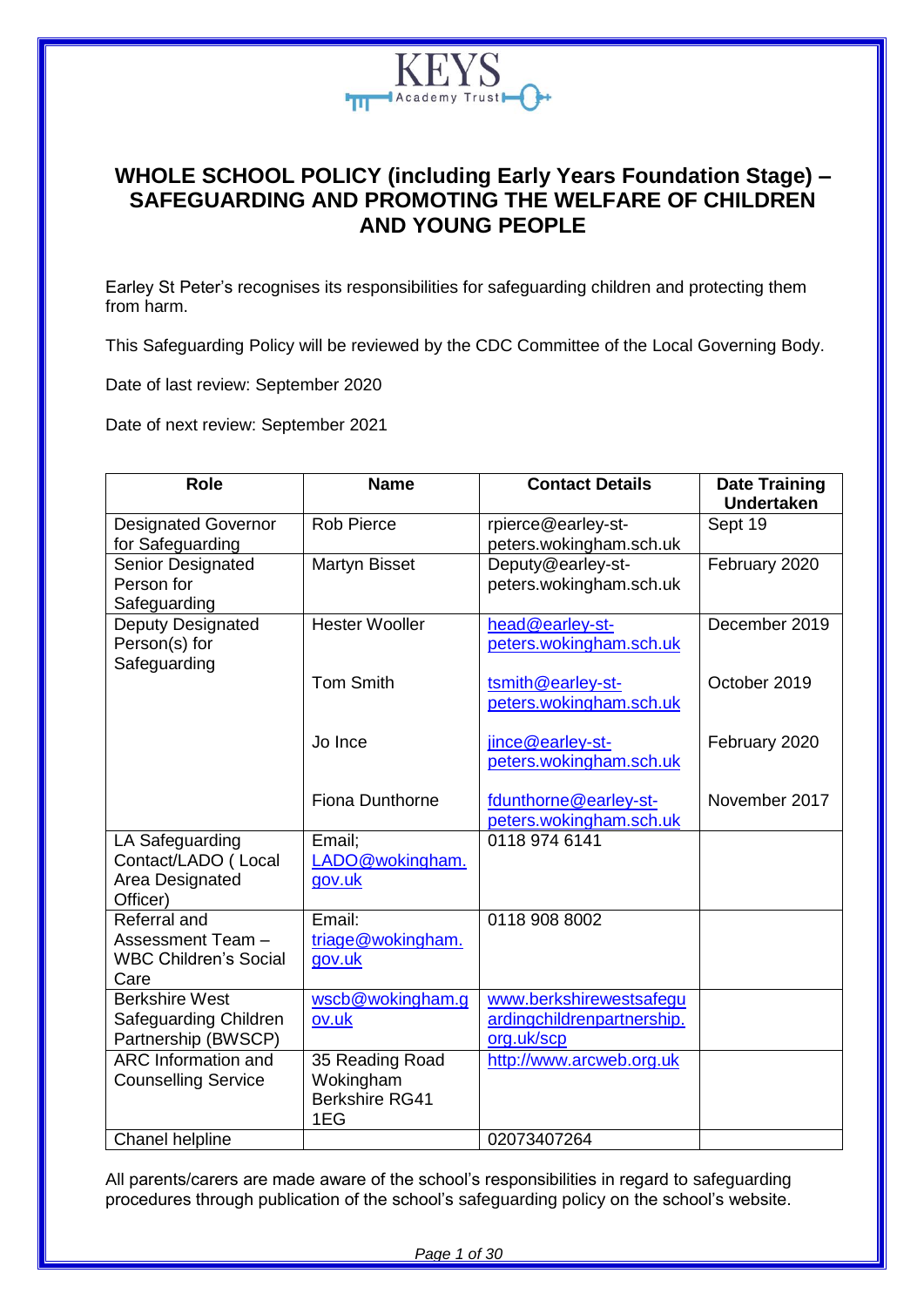Reference will be made to it in the school prospectus and home school agreement and a copy can be obtained from the school office.

# **Record of document changes**

| <b>Date</b>  | <b>Change</b>                                                                                                                                                                                                                                                                                                                                                                                                                                                                                                                                                                                                          |  |  |
|--------------|------------------------------------------------------------------------------------------------------------------------------------------------------------------------------------------------------------------------------------------------------------------------------------------------------------------------------------------------------------------------------------------------------------------------------------------------------------------------------------------------------------------------------------------------------------------------------------------------------------------------|--|--|
| 16 Sept 2016 | Updated as a result of new legislation/guidance coming into effect from Sept<br>$\bullet$<br>2016 including:<br>Ensure the correct Guidance is referred to and linked to.<br>Added a sentence to include that Governors must have an enhanced DBS<br>$\Omega$<br>check.<br>Added the word 'sexting' in as this was referenced in the new Guidance.<br>$\circ$<br>Added a sentence about peer on peer abuse and what this might look like,<br>$\circ$<br>as mentioned in the Guidance<br>Added a paragraph that stated that abuse in SEND children might look<br>$\circ$<br>different, again mentioned in the Guidance. |  |  |
| 5 Oct 2016   | Corrected Safer Recruitment weblink in paragraph 13.<br>$\bullet$                                                                                                                                                                                                                                                                                                                                                                                                                                                                                                                                                      |  |  |
| 10 Oct 2016  | Corrected Berkshire Child Protection Procedures weblink in paragraph 16.<br>$\bullet$                                                                                                                                                                                                                                                                                                                                                                                                                                                                                                                                  |  |  |
| 11 Oct 2016  | Record of document changes since Sept 2016 added.<br>$\bullet$                                                                                                                                                                                                                                                                                                                                                                                                                                                                                                                                                         |  |  |
| 21 Mar 2018  | Added note at start of document regarding need for schools to satisfy themselves<br>$\bullet$<br>that their policy reflects the latest guidance.<br>Updated the guidance on frequency of training for DSLs and Deputy DSLs in<br>$\bullet$<br>paragraph 2.1.3 to indicate it should be in line with the latest Keeping Children in<br>Safe Guidance.<br>Updated links in paragraphs 2.1.3, 14 and Appendix 4.<br>$\bullet$                                                                                                                                                                                             |  |  |
| 11 May 2018  | Updated for GDPR compliance<br>$\bullet$                                                                                                                                                                                                                                                                                                                                                                                                                                                                                                                                                                               |  |  |
| 12 Sept 2019 | Updated with KCSIE 2019 requirements                                                                                                                                                                                                                                                                                                                                                                                                                                                                                                                                                                                   |  |  |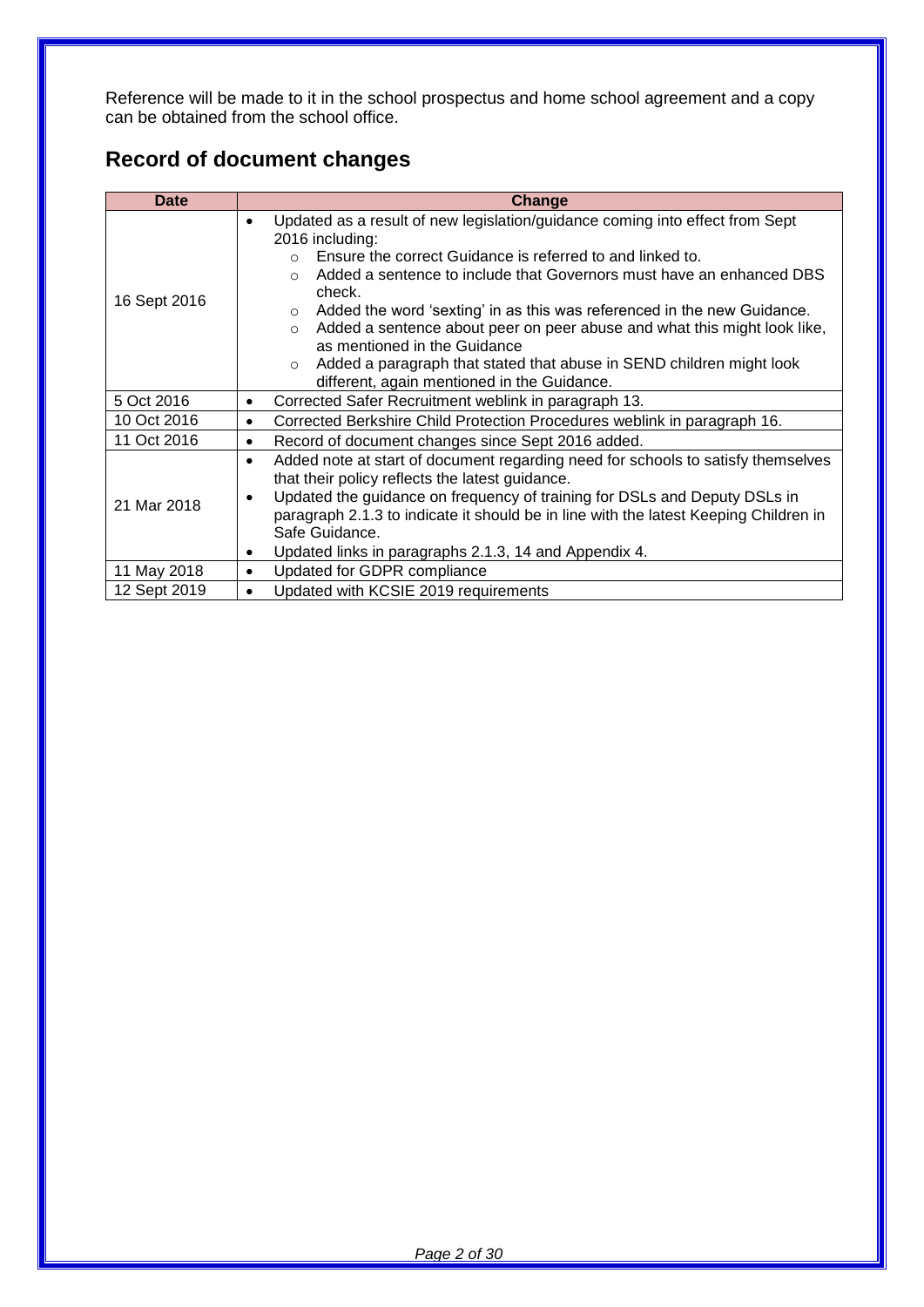## **CONTENTS**

## **Section**

| 1            | <b>Introduction</b>                                               | 4               |
|--------------|-------------------------------------------------------------------|-----------------|
| 1.1          | <b>School Commitment</b>                                          | 4               |
| 1.2          | <b>Duties</b>                                                     | 5               |
| $\mathbf{2}$ | <b>School Responsibilities</b>                                    | $6\phantom{1}6$ |
| 2.1          | Role and Responsibilities of Senior and Deputy Designated persons | $6\phantom{1}6$ |
| 2.1.1        | <b>Referrals</b>                                                  | $\overline{7}$  |
| 2.1.2        | <b>Raising Awareness</b>                                          | $\overline{7}$  |
| 2.1.3        | <b>Training</b>                                                   | $\overline{7}$  |
| 3            | <b>Role and Responsibilities of Head Teacher</b>                  | 8               |
| 4            | <b>Role and Responsibilities of Governing Body</b>                | 9               |
| 5            | <b>Identifying Concerns</b>                                       | 9               |
| 6            | <b>Confidentiality</b>                                            | 10              |
| 7            | <b>Records and Monitoring</b>                                     | 10              |
| 8            | <b>Supporting Children</b>                                        | 11              |
| 8.1          | <b>Radicalisation and Extremism</b>                               | 12              |
| 8.2          | <b>Forced Marriage (FM)</b>                                       | 12              |
| 8.3          | <b>Female Genital Mutilation (FGM)</b>                            | 12              |
| 8.4          | <b>Domestic Abuse</b>                                             | 13              |
| 8.5          | <b>Child Sexual Exploitation (CSE)</b>                            | 13              |
| 8.6          | Allegations of abuse made against other pupils                    | 14              |
| 8.7          | Pupils with special educational needs and disabilities            | 14              |
| 8.8          | <b>County Lines</b>                                               | 15              |
|              | <b>Recruitment</b>                                                | 15              |
| 10           | <b>Volunteers</b>                                                 | 15              |
| 11           | <b>Safe Staff</b>                                                 | 14              |
| 12           | <b>Conduct of Staff</b>                                           | 14              |
| 13           | <b>Supporting Staff</b>                                           | 15              |
| 14           | <b>Images of Children and Young People</b>                        | 15              |
| 15           | <b>Before and After School Activities and Contracted Services</b> | 16              |
| 16           | <b>Links to other School Policies</b>                             | 16              |
|              | Appendix 1 - Safeguarding Children Key Points                     | 18              |
|              | <b>Flowchart for Raising Concerns about a child</b>               | 19              |
|              | <b>Recognising Signs of Abuse</b>                                 | 20              |
|              | <b>Indicators of Vulnerability to Radicalisation</b>              | 27              |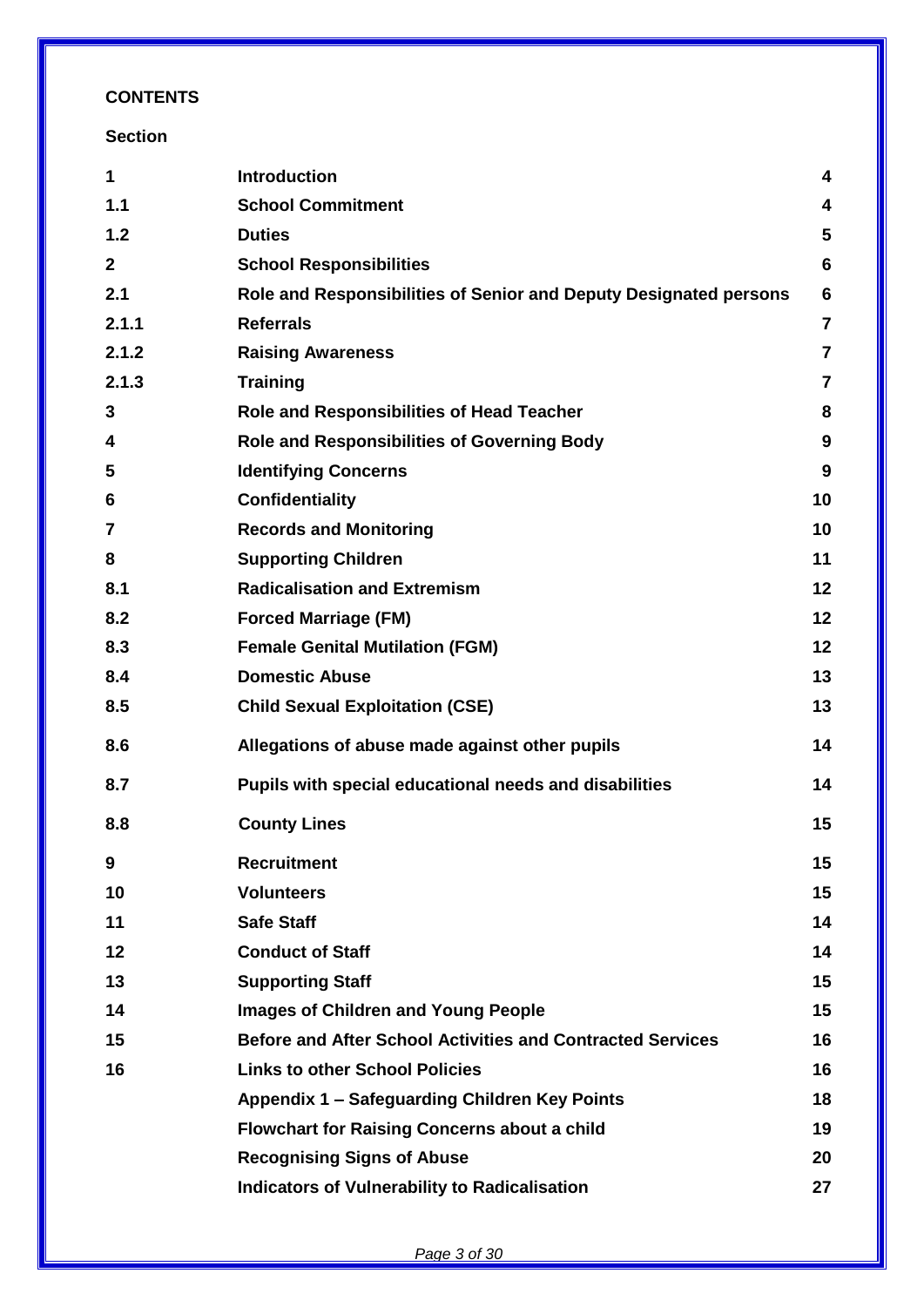## **Training Record 29**

#### **1 Introduction**

#### **What is the difference between Safeguarding and Child Protection?**

Safeguarding and promoting the welfare of children is defined as:

- protecting children from maltreatment
- preventing impairment of children's and learners' health or development
- ensuring children are growing up in circumstances consistent with the provision of safe and effective care

Child Protection is a part of Safeguarding and promoting welfare. It refers to the activity that is undertaken to protect specific children who are suffering, or are likely to suffer, significant harm. Effective child protection is essential as part of wider work to safeguard and promote the welfare of children. However, all agencies and individuals should aim to proactively safeguard and promote the welfare of children so that the need for action to protect children from harm is reduced.

There are six main elements to our policy:

- Ensuring we practise safe recruitment in checking the suitability of staff and volunteers to work with children;
- Raising awareness of safeguarding children and child protection
- Equipping children with the skills needed to keep them safe;
- Developing and implementing procedures for identifying and reporting cases, or suspected cases of abuse;
- Supporting pupils who have been abused in accordance with his/her child protection plan;
- Establishing a safe environment in which children can learn and develop.

## **1.1 School Commitment**

The school is committed to creating and maintaining a safe learning environment for children and young people, identifying where there are child welfare concerns and taking action to address them, in partnership with other agencies. This policy reflects the policies of the Berkshire West Safeguarding Children Partnership (BWSCP) who are responsible for developing policies and procedures for safeguarding and promoting the welfare of children in the area of the authority, including policies and procedures in relation to—

(i) the action to be taken where there are concerns about a child's safety or welfare, including thresholds for intervention;

(ii) training of persons who work with children or in services affecting the safety and welfare of children;

(iii) recruitment and supervision of persons who work with children;

(iv) investigation of allegations concerning persons who work with children;

(v) safety and welfare of children who are privately fostered;

(vi) co-operation with neighbouring children's services authorities and their Board partners;

- see page 1 for contact details.

The school will also contribute through the curriculum by developing children's understanding and awareness and promoting their resilience by providing a safe and secure environment within schools.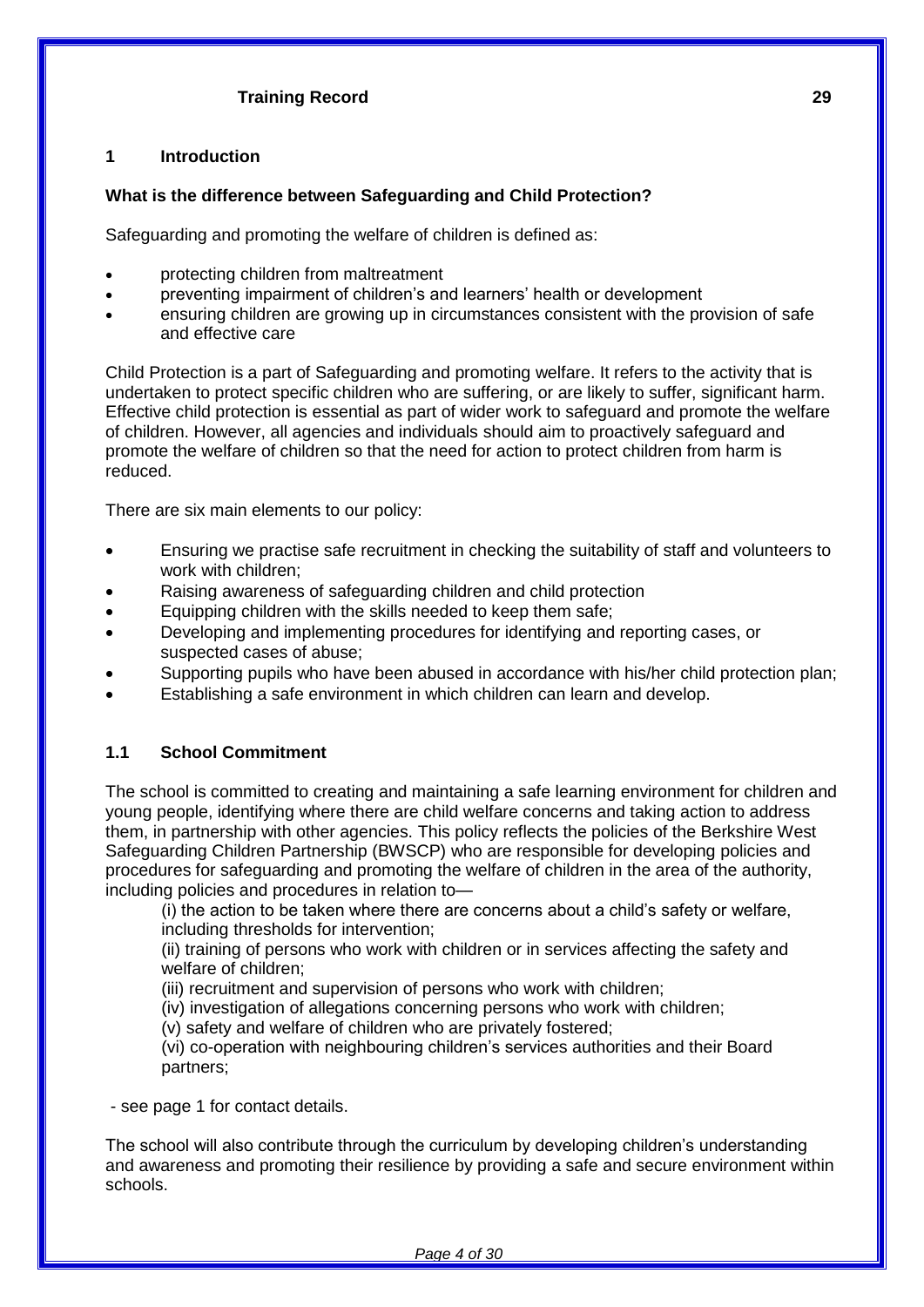To create this safe environment, the school has certain statutory duties and responsibilities set out within:

- The Education Act, 2002, HM Guidance;
- Working Together to Safeguard Children, 2015;
- Keeping Children Safe in Education 2019 follow link

<https://www.gov.uk/government/publications/keeping-children-safe-in-education--2>

These duties are listed below:

## **1.2 Duties**

To provide a safe Environment the Governing Body, Head Teacher and the Senior Leadership Team of the school will:

- Ensure that everyone from the Designated Safeguarding Governor to the Senior Designated Person for Safeguarding and all members of the school community have appropriate safeguards and supports in place should they choose to raise safeguarding issues, however surprising these may be;
- Cultivate an ethos within the school community where all adults feel confident, competent, comfortable and supported to draw safeguarding issues to the attention of the Head Teacher, the Senior Designated Person for safeguarding or the Designated Safeguarding Governor and are able to pose safeguarding questions with "respectful uncertainty" as part of their shared responsibility to safeguard children;
- Establish and maintain an environment where children feel secure, are encouraged to talk and are listened to;
- Ensure children know that there are adults in the school whom they can approach if they are worried;
- Ensure that every effort is made to establish effective working relationships with parents and colleagues from other agencies;
- Ensure all adults working with children are aware of the role of the Berkshire West Safeguarding Children Partnership (BWSCP);
- Include opportunities in the Personal, Social and Health Education (PSHE) curriculum for children to develop the skills they need to recognise and stay safe from abuse;
- Take all reasonable measures to ensure risks of harm to children's welfare are minimised;
- Take all appropriate actions to address concerns about the welfare of a child, working to local policies and procedures in full working partnership with agencies;
- Ensure robust safeguarding arrangements are in place and embedded in the daily life and practice of the school;
- Promote pupil health and safety;
- Promote safe practice and challenge unsafe practice;
- Ensure that procedures are in place to deal with allegations of abuse against staff and volunteers- see below:

*Keeping Children Safe in Education part 4- Allegations of abuse made against teachers and other staff. (also set out within the Local Interagency Procedures)*

- Put in place and promote robust anti-bullying, including cyber bullying, strategies;
- Meet the health needs of children with medical conditions;
- Provide first aid;
- Maximise school security;
- Tackle drugs and substance misuse;
- Provide support and planning for young people in custody and their resettlement back into the community;
- Work with all agencies with regard to missing children, anti social behaviour/gang activity and violence/knife crime in the community.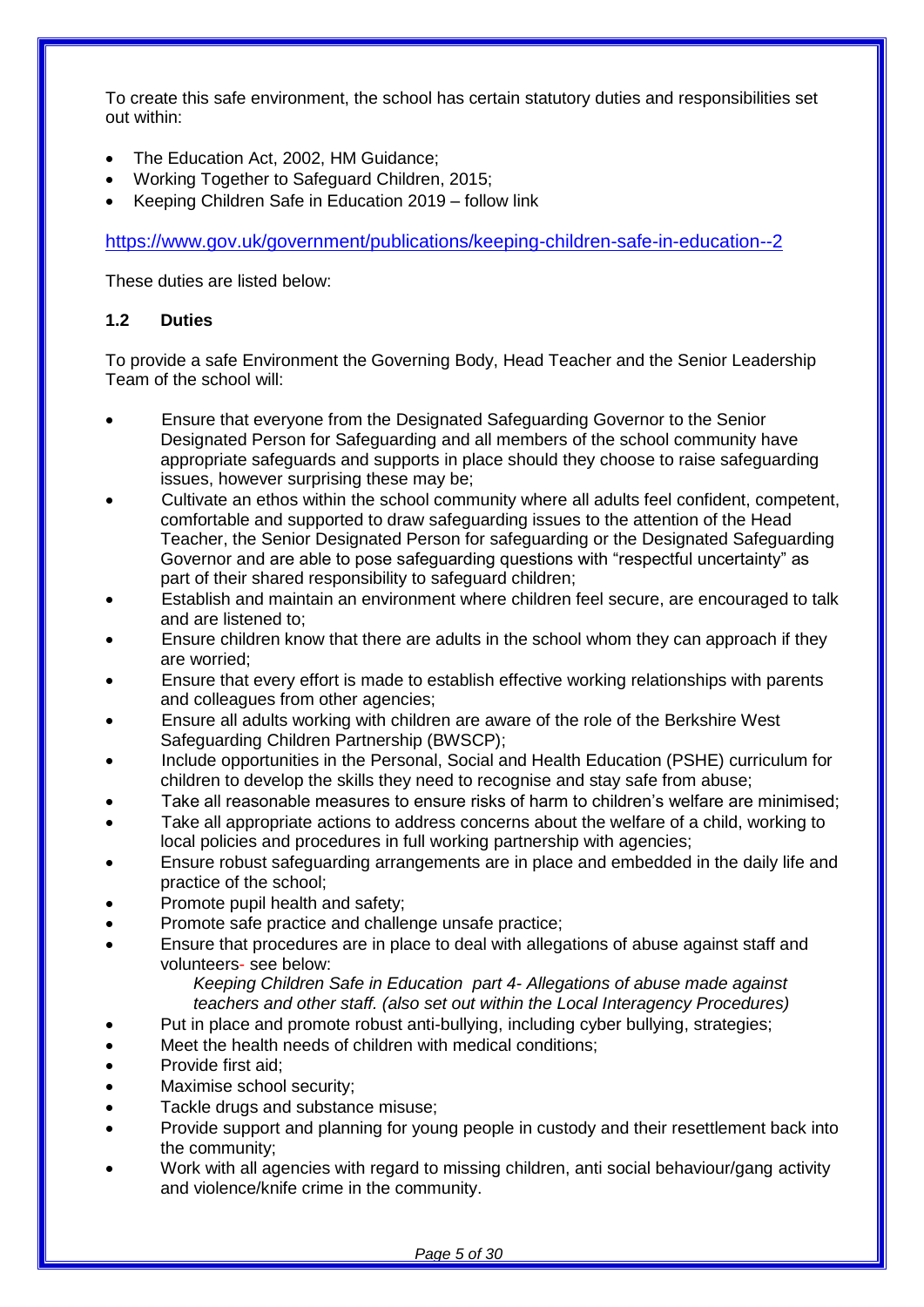Ensure all information is treated in the strictest of confidence and in accordance with relevant Data Protection legislation.

## **2 School Responsibilities**

The school will identify harm and maintain safety by:

- Everybody having a duty to safeguard children inside and outside the school environment including school trips, extended schools, activities and vocational placements;
- Involving parents and providing advice/guidance regarding safeguarding;
- Maintaining a child focus and listening to children;
- Recognising signs of concern, especially with children who may be vulnerable;
- Documenting and collating information on individual children to support early identification, referral and actions to safeguard;
- Taking appropriate actions to address concerns about a child's welfare in partnership with other organisations and safeguarding agencies;
- Informing all staff and volunteers who the Senior and Deputy Designated Safeguarding Officers are in school.
- Providing PSHE including raising awareness with children in what are and are not acceptable behaviours.

PSHE input will provide opportunities for children and young people to learn how to keep themselves safe, for example, by:

- The availability of advice and support in their local area and online;
- Recognising and managing risks in different situations, including on the internet;
- Judging what kind of physical contact is acceptable and unacceptable;
- Recognising when pressure from others, including people they know, threatens their personal safety and well-being (Reference Prevent Strategy, Safer internet use and CSE, FM, FGM)
- Developing effective ways of resisting pressure;
- Developing healthy relationships, including awareness of unhealthy relationships where domestic violence, bullying and abuse occur;
- Emphasising their personal safety and highlighting the risks of running away.

## **2.1 The roles and responsibilities of the Senior Designated Person and the Deputy Designated Person**

Members of the School's Leadership Team have been assigned to the roles of Senior Designated Person (Martyn Bisset, Deputy Headteacher) and Deputy Designated Person (Hester Wooller, Headteacher; Tom Smith, Assistant Headteacher; Jo Ince, EYFS Leader; Fiona Dunthorne, Inclusion Leader) for Safeguarding children. They have received appropriate training and support for the roles.

The Deputy will provide additional support to ensure the responsibilities for Safeguarding children are fully embedded within the school ethos and that specific duties are discharged. This will entail supporting the Senior Designated Person in dealing with referrals, attending Case Conferences and supporting the child/children.

We acknowledge the need for effective and appropriate communication between all members of staff in relation to safeguarding pupils. The Designated Person will ensure a structured procedure within the school, which will be followed in cases of suspected abuse. Concerns will be recorded using the secure online monitoring tool called CPOMS. If staff do not have access to IT equipment concerns can be recorded using a safeguarding form which is available in the HT/DHT Office.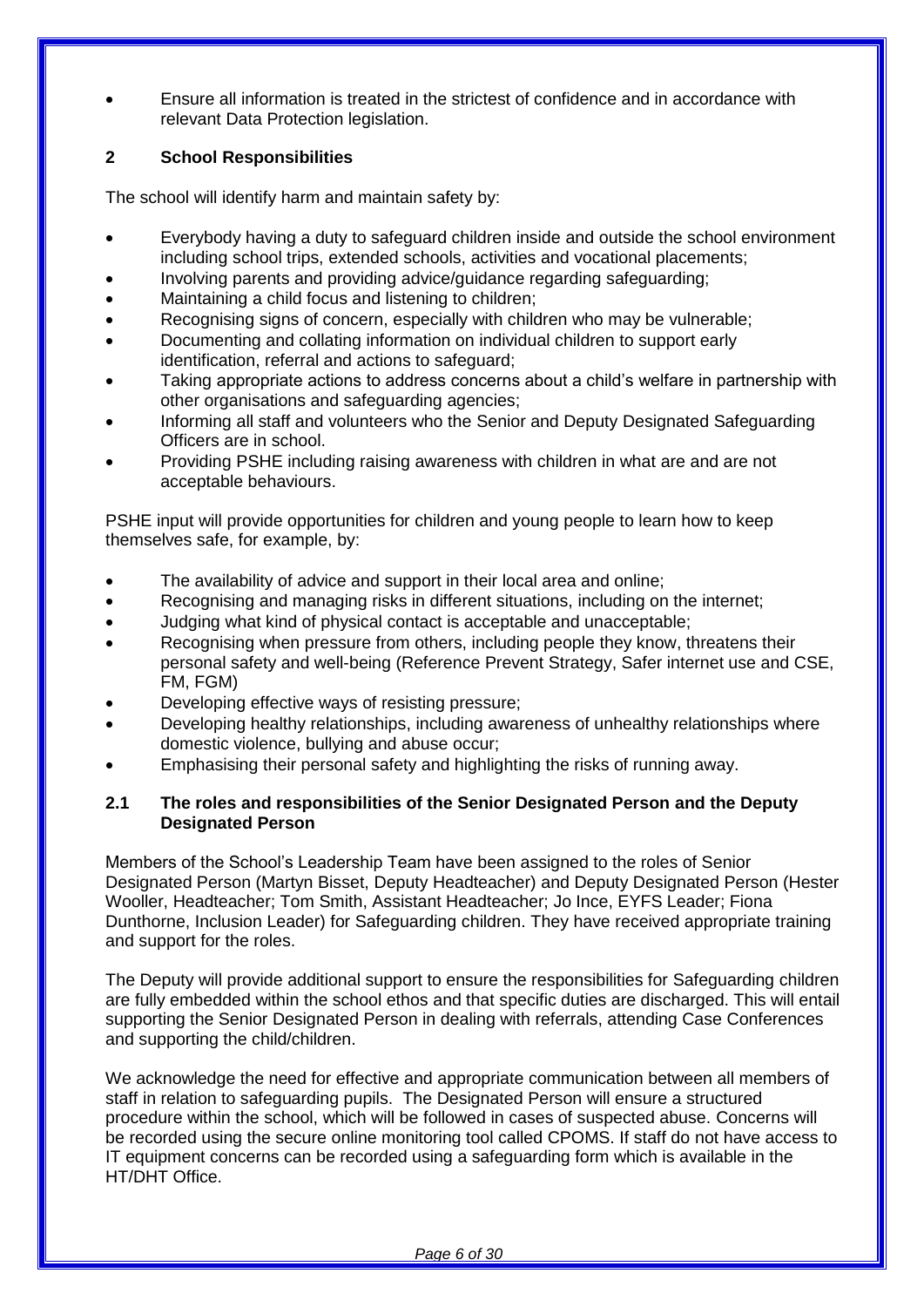#### **The Senior Designated Person and the Deputy Designated Person are responsible for the following:**

## **2.1.1 Referrals**

- Referring cases of suspected abuse or allegations to the relevant investigating agencies; Concerns about a child not involving allegations of abuse by a member of staff should be referred to the WBC Referral and Assessment Team at WBC Social Care – see page 1 for contact details.
- The Senior Designated Person is not responsible for dealing with allegations made against members of staff. This is the responsibility of the Head Teacher who will inform the LA Local Authority Designated Officer (LADO).
- Acting as a source of support, advice and expertise within the school when deciding whether to make a referral by liaising with relevant agencies;
- Liaising with the Head Teacher/Principal (where the Senior Designated Person role is not carried out by the Head Teacher) to inform him/her of any issues and ongoing investigations. The Senior Designated Person will ensure there is always cover for this role
- Ensuring that a systematic means of monitoring children known or thought to be at risk of harm, is in place and that the school contributes to assessments of need and supports multi agency plans for those children;

## **2.1.2 Raising Awareness**

- Working with the governing body to ensure that the School's Safeguarding Policy is updated and reviewed annually;
- Ensuring that, in order to avoid conflict later, parents are aware that referrals may be made and of the role of the School;
- Ensuring that when children leave the school, their Child Protection File is discussed as soon as possible with the Senior Designated Person at the new school;
- Making sure that the Child Protection File is transferred separately from the main pupil file; It should be posted recorded delivery to the Senior Designated Person at the new school, unless the child is leaving year 11 to go to a further education setting, in which case the file should be retained by the current school for a period stipulated in current statutory guidance.
- Where the new school is not known, alerting the Education Welfare Officer at Wokingham Borough council (WBC) so that the child's name can be included on the data base for missing pupils;
- Cascading safeguarding advice and guidance issued by the Berkshire West Safeguarding Children Partnership (BWSCP) which can be found at: [www.berkshirewestsafeguardingchildrenpartnership.org.uk/scp](http://www.berkshirewestsafeguardingchildrenpartnership.org.uk/scp)

## **2.1.3 Training**

The Senior Designated Person and the Deputy Designated Person will attend appropriate training within the timeframes as noted in Keeping Children Safe in Education and other relevant guidance, in order to:

- Recognise how to identify signs of abuse and when it is appropriate to make a referral;
- Have a working knowledge of:
- Wokingham Safeguarding Children Board (WSCB) Levels of Need and Intervention Thresholds Document:

[www.berkshirewestsafeguardingchildrenpartnership.org.uk/scp/wokingham/wokinghams](http://www.berkshirewestsafeguardingchildrenpartnership.org.uk/scp/wokingham/wokinghams-levels-of-need-and-threshold-guidance)[levels-of-need-and-threshold-guidance](http://www.berkshirewestsafeguardingchildrenpartnership.org.uk/scp/wokingham/wokinghams-levels-of-need-and-threshold-guidance)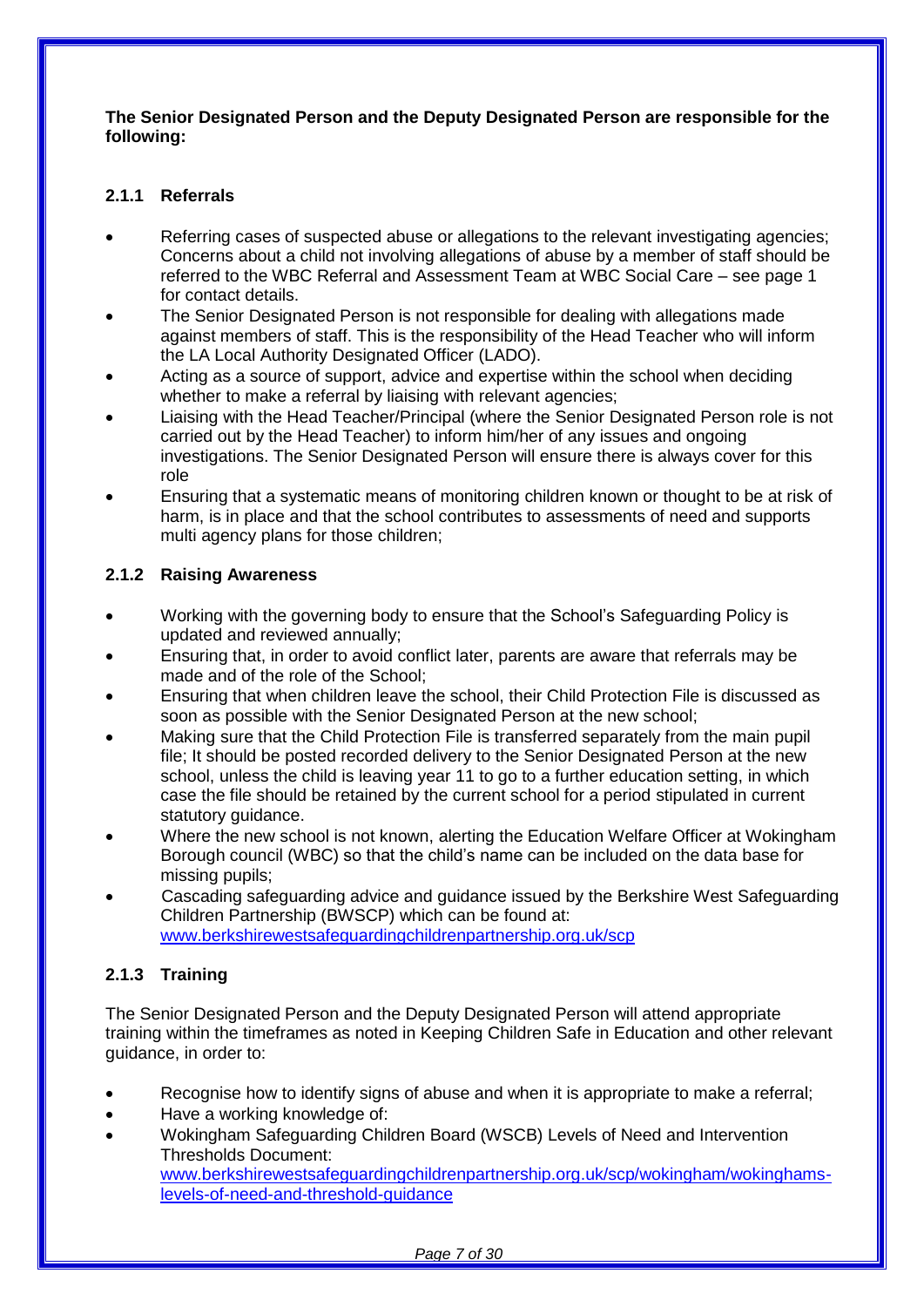- How to make a referral to Wokingham Borough Council Referral and Assessment Team and what to include;
- how a child protection case conference is conducted, how to provide a report and be able to attend and contribute effectively to these when required to do so;
- Be able to keep detailed, accurate and secure written records of referrals/concerns.

The Senior and Deputy Designated Persons will ensure staff receive appropriate Safeguarding training, if necessary from an external provider. Safeguarding is a regular agenda item on all staff meetings to ensure that up to date information with regard to strategies such as Prevent are shared and discussed in open forms. On line training is also used to further enhance knowledge and understanding.

## **Free on line training** can be accessed at:

- PREVENT [http://course.ncalt.com/Channel\\_General\\_Awareness/01/index.html](http://course.ncalt.com/Channel_General_Awareness/01/index.html)
- CSE<http://www.safeguardingchildrenea.co.uk/resources/keep-them-safe/>
- FGM [https://www.virtual-college.co.uk/resources/free-courses/recognising-and-preventing](https://www.virtual-college.co.uk/resources/free-courses/recognising-and-preventing-fgm)[fgm](https://www.virtual-college.co.uk/resources/free-courses/recognising-and-preventing-fgm)

All staff will be expected to undergo induction training on Safeguarding and refresher training every 2 years, to enable them to fulfil their safeguarding responsibilities effectively:

All staff and volunteers, especially new or part-time staff who may work with different educational settings, will receive basic safeguarding information ("What to do if you're worried a child is being abused" document):

[https://assets.publishing.service.gov.uk/government/uploads/system/uploads/attachment](https://assets.publishing.service.gov.uk/government/uploads/system/uploads/attachment_data/file/419604/What_to_do_if_you_re_worried_a_child_is_being_abused.pdf) data/file/419604/What to do if you re worried a child is being abused.pdf

and a copy of part 1- Keeping Children safe in Education:

[https://assets.publishing.service.gov.uk/government/uploads/system/uploads/attachment](https://assets.publishing.service.gov.uk/government/uploads/system/uploads/attachment_data/file/828587/Keeping_children_safe_in_education_part_one.pdf) data/file/828587/Keeping children safe in education part one.pdf

- induction training will ensure that staff
	- $\circ$  have an overview of the organisation
	- o understand its purpose, values, services and structure
	- o are able to recognise/identify signs of abuse which may include:
		- significant changes in children's behaviour;
		- deterioration in children's general well-being;
		- unexplained bruising, marks or signs of possible abuse or neglect;
		- children's comments which give cause for concern;
		- any reasons to suspect neglect or abuse outside the setting, for example in the child's home; and/or
		- inappropriate behaviour displayed by other members of staff, or any other person working with the children. For example, inappropriate sexual comments; excessive one-to-one attention beyond the requirements of their usual role and responsibilities; or inappropriate sharing of images.
	- o know that they must report any concerns immediately they arise
	- o understand confidentiality issues.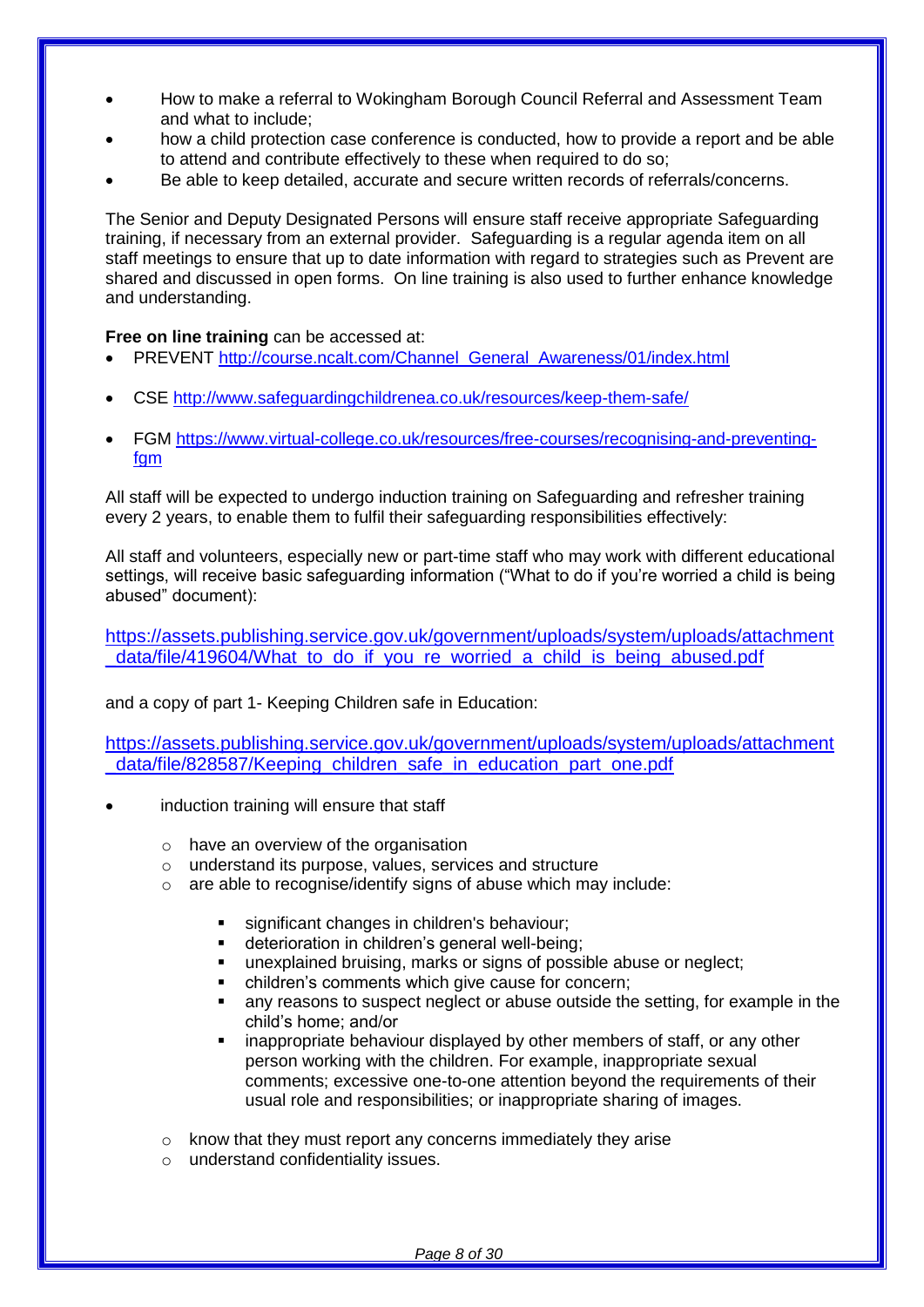## **3 Roles and Responsibilities of the Head Teacher**

The Head Teacher will ensure that:

- The policies and procedures adopted by the Governing Body are fully implemented, and followed by all staff so that everyone knows what to do if concerned about a child;
- Sufficient resources and time are allocated to enable the Senior and Deputy Designated Persons and other staff to discharge their responsibilities, including taking part in strategy discussions and other inter-agency meetings, and contributing to the assessment of children;
- All staff and volunteers feel able to raise concerns about poor or unsafe practice in regard to children, and such concerns are addressed sensitively and effectively in a timely manner in accordance with agreed whistle-blowing policies;
- They personally and other senior leaders undertake safer recruitment training in order to comply with the statutory requirement to have a trained person on every recruitment panel.
- Allegations against a member of staff are investigated and referred to the LA Local Authority Designated Officer (LADO) if appropriate.

## **4 Roles and Responsibilities of the Governing Body**

The Governing body is collectively responsible for the school's safeguarding arrangements. The Designated Safeguarding Governor Mr Rob Pierce will undertake initial half a day Safeguarding training and refresher training every 3 years. Ideally, all governors will undertake the half day Safeguarding training or appropriate e-learning training. All Governors will undertake an enhanced DBS check.

Allegations of abuse made against the Head Teacher are reported to the Chair or Vice Chair of Governors, and referred to the LA Local Area Designated Officer (LADO).

The Governing Body will ensure that:

- Safeguarding arrangements are fully embedded within the school's ethos and reflected in the school's day to day safeguarding practices;
- Sufficient governors are trained in safer recruitment practices that appointments to the senior leadership team can be adequately supported;
- The school has effective policies and procedures in place in accordance with this policy, and school's compliance with them is monitored;
- There are policies and procedures in place for dealing with complaints and/or allegations against staff and any subsequent staff disciplinary hearings.
- There is a Designated Safeguarding Governor to champion safeguarding issues within the school, to liaise with the Head Teacher, and to provide information and reports to the Governing Body. The Designated Safeguarding Governor is able to confide in and be supported by the Chair of Governors;
- The Head Teacher, and all staff who work with children, will undertake a Safeguarding training course/e-learning every two years as a minimum.
- The Senior and Deputy Designated Persons are trained and will undertake a DSL training course/e-learning every two years as a minimum.
- Temporary staff, volunteers and other regular visitors to the school who work with children are made aware of the school's arrangements for safeguarding and their responsibilities.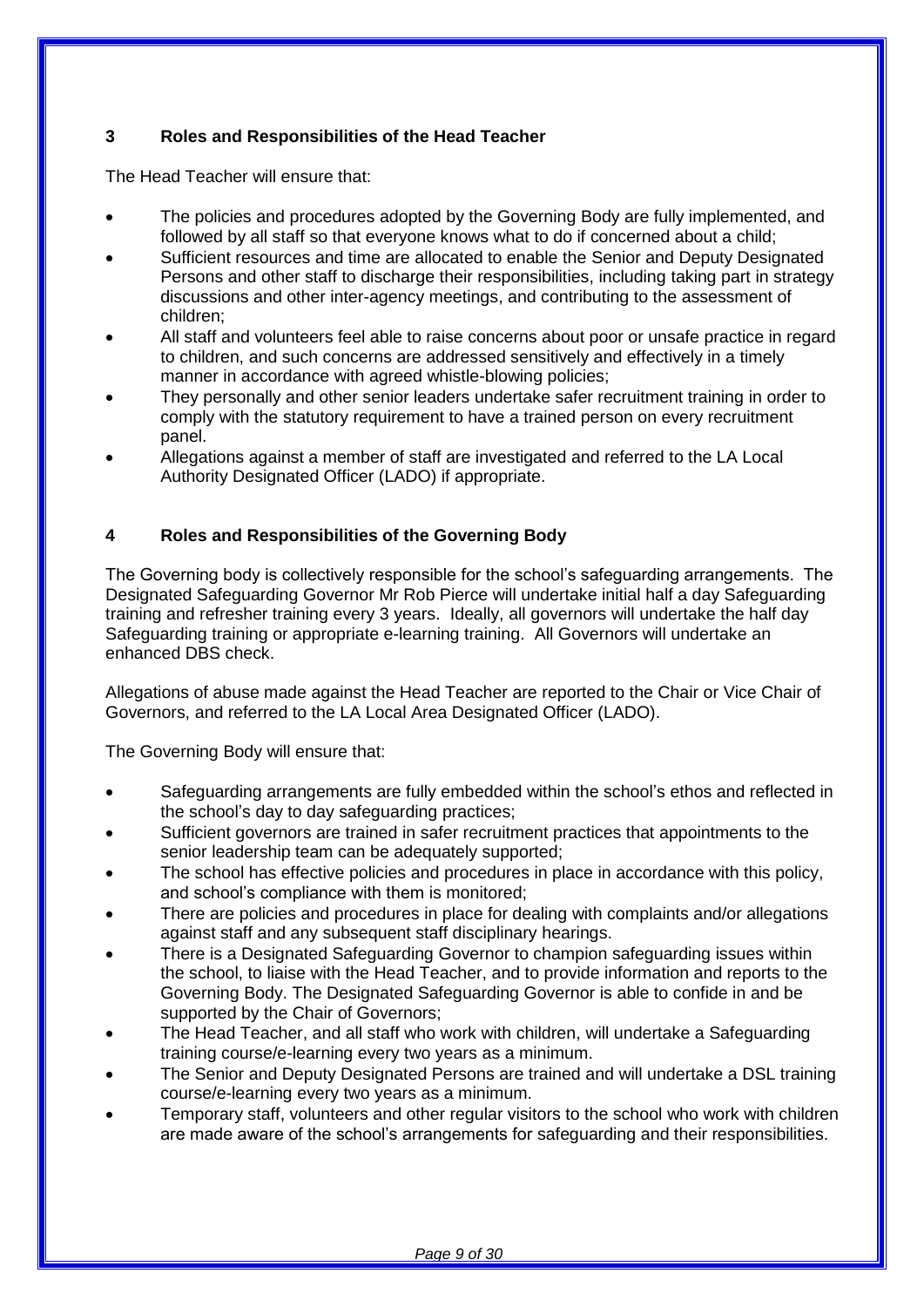## **5 Identifying Concerns**

All members of staff, volunteers and governors must know how to identify and respond to safeguarding or child protection concerns whether they are the result of a direct disclosure or not.

Where a child discloses abuse, they must be familiar with procedures to be followed as below:

If a child chooses to tell someone in school about alleged abuse, that person will support the child as follows:

- Establish the key facts in language that the child understands, using the child's words;
- Clarify that no promises will be made to the child e.g. to keep secrets and inform the child that this information will now have to be passed on;
- Stay calm and be available to listen with the utmost care to what the child is saying;
- Question normally, without pressurising, using only open questions. **Leading questions should be avoided. Particularly if it is believed a crime may have been committed any questioning should be limited to establishing whether immediate protection is required and the next course of action to be taken.**
- Avoid putting words into the child's mouth but note the main points carefully;
- Re-assure the child that they were right to inform you;
- Write a full record signed, dated, timed of what the child did, said etc.;
- Immediately inform the Senior or Deputy Designated Person unless the disclosure has been made to them, following agreed procedures and referrals as appropriate.

## **6 Confidentiality**

While it is recognised that all matters relating to safeguarding individual children are confidential, a member of staff, governor or volunteer, if confided in by a pupil, must never guarantee confidentiality to that pupil.

Where there is a Child Protection concern it will be passed immediately to the Senior Designated Person who will contact the Local Authority Designated Officer (LADO) if appropriate- see page 1 for contact details

The parents of the child should be informed immediately unless it is felt that this would not be in the best interests of the child, would place them at further risk or where it is believed a crime may have been committed

The Head Teacher or Senior or Deputy Designated Person will disclose personal information about a pupil, including the level of involvement of other agencies, to other members of staff only on a 'need to know' basis.

All staff must be aware that they have a professional responsibility to share information with other agencies in order to safeguard children.

## **7 Records and Monitoring**

Any concerns about a child will be recorded in writing within 24 hours. All records must provide a factual, evidence-based account. Accurate recording of actions should be made. Records will be signed, dated and where appropriate witnessed.

Hard copies of records or reports relating to Child Protection concerns will be kept in a separate, confidential file, securely stored away from the main pupil file. The main pupil file could have, for example, a red C in the top right hand corner to denote the existence of a separate file. Schools may hold some electronic records, for example, a record of concern log or the multi agency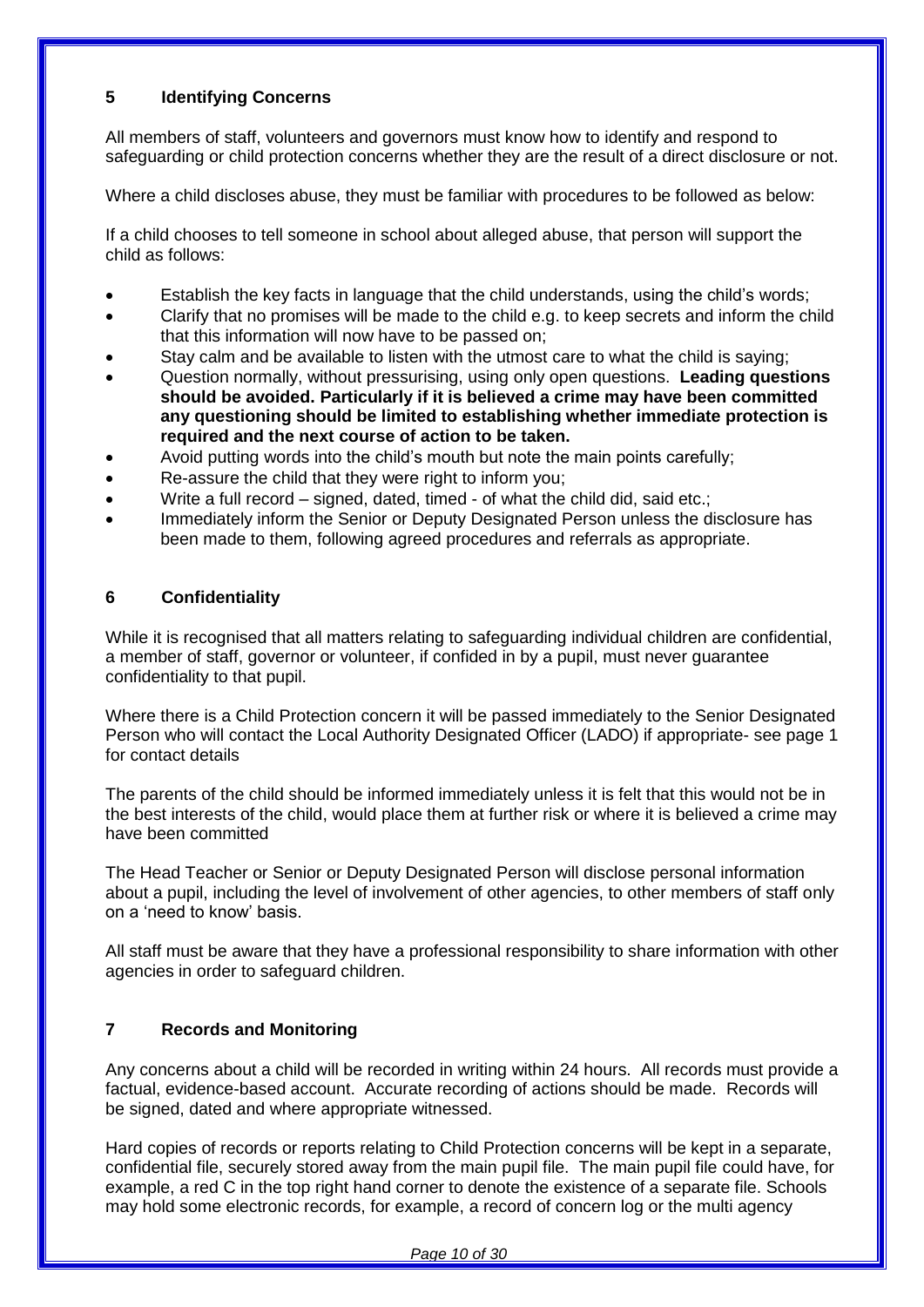referral form or a central list of those pupils who have a child protection plan in place. Authorisation to access these electronic records will be controlled by the Senior Designated Officer.

The school will keep written records of concerns about children, even where there is no need to refer the matter immediately. These records will be kept within the separate confidential file. Records will be kept up to date and reviewed regularly. Original notes will be retained as evidence if there are criminal proceedings arising from current or historical allegations of abuse or neglect.

Timely and accurate recording will take place when there are any issues regarding a child. A record of each and every episode/incident/concern/activity regarding that child, including telephone calls to other professionals, needs to be recorded in chronological order and kept within the confidential file for that child. Support and advice will be sought from Social Care or the Local Area Designated Officer, whenever necessary.

If the child moves to another setting the Child Protection file should be sent, by registered post immediately to the Senior Designated Person at the new setting, making sure that the Child Protection file is transferred separately from the main pupil file. There must be liaison between the two Senior Designated Persons in order to ensure a smooth and safe transition for the child.

Where the new school is not known the Educational Welfare Officer at WBC should be informed so that the child can be included on the data base for missing pupils.

The school processes any personal data collected during the safeguarding process in accordance with its data protection policy. Further details can be found in the Privacy Notice on the school's website. Any data collected is held securely and accessed by, and disclosed to, individuals only for the purposes of completing the safeguarding procedure.

## **8 Supporting children**

We recognise that the school plays a significant part in the prevention of harm to our children by providing good lines of communication with trusted adults, supportive friends and an ethos of protection. We recognise that children who are abused or witness violence may feel helplessness, humiliation and some sense of blame and that their behaviour may be challenging or defiant, or they may be withdrawn. We appreciate that school may be the only stable, secure and predictable element in the lives of children at risk.

We will endeavour to support our pupils through:

- Working to establish and maintain an ethos where children feel secure and are encouraged to talk and are always listened to;
- Ensuring that all pupils know there is an adult in the school whom they can approach if they are worried or in difficulty;
- 1:1 nurture work with Learning Mentors and the opportunity to talk to an adult of their choice at any time;
- Regular consultation with children e.g. through questionnaires, participation in anti-bullying assemblies and presentations, monitor playground incidents;
- Including safeguarding across the curriculum, including PSHE, opportunities which equip children with the skills they need to stay safe from harm and to know to whom they should turn for help. In particular, this will include anti-bullying work, e-safety, road safety, pedestrian and cycle training. Also focussed work in Year 6 to prepare for transition to Secondary school and more personal safety/independent travel; Liaison with other agencies that support the pupil, such as Social Services, Foundry College and Education Psychology Service;
- Ensuring all staff are aware of school guidance for their use of mobile technology and have discussed safeguarding issues around the use of mobile technologies and their associated risks.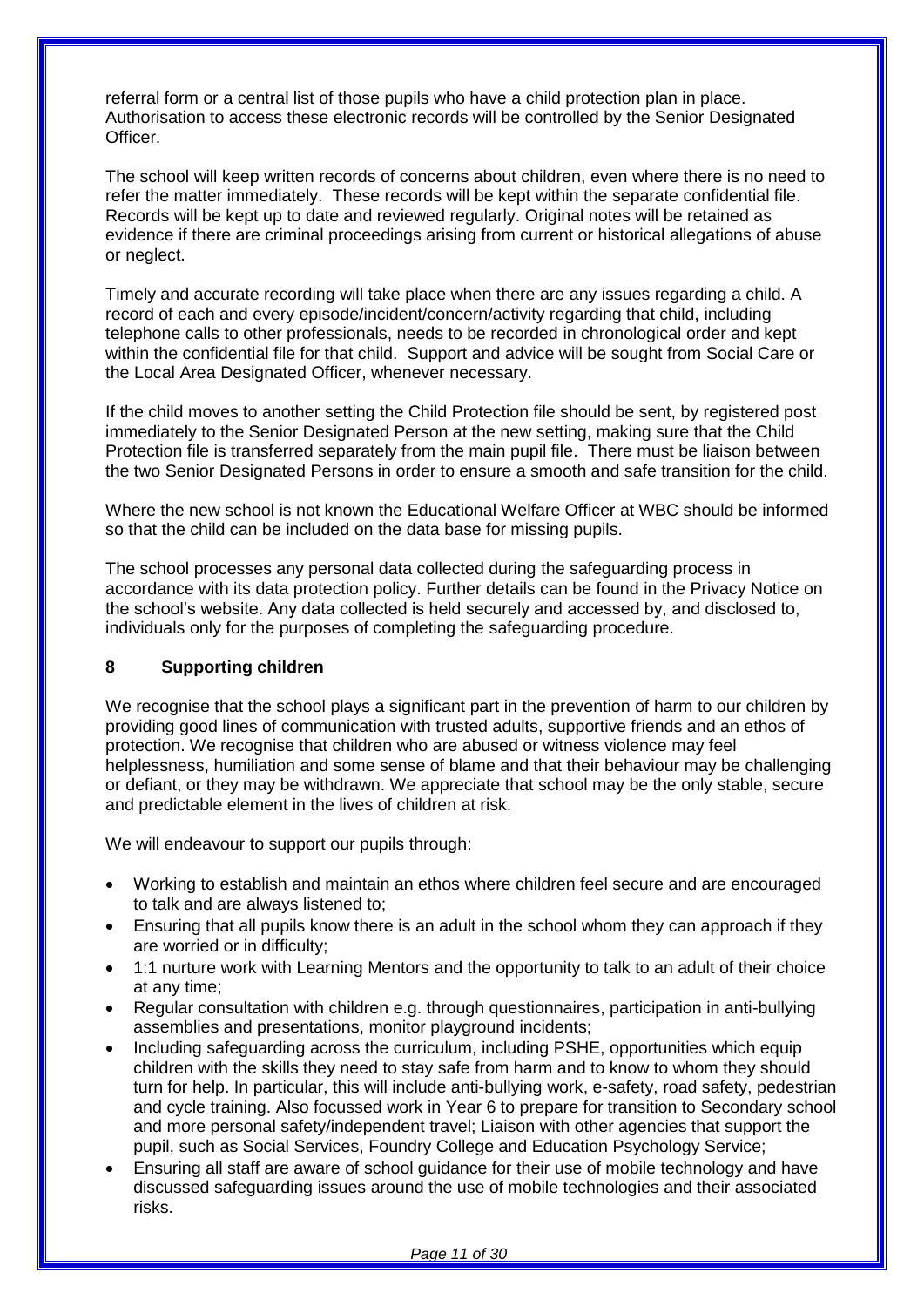- Implementation of the school Positive Behaviour Policy which is aimed at supporting vulnerable pupils. The school will ensure that the pupil knows that some behaviour is unacceptable but they are nonetheless valued and are not to be blamed for any abuse which has occurred;
- Ensuring that, where a pupil subject to a child protection plan leaves, their information is transferred to the new school immediately and that the child's social worker is informed.

#### **8.1 Radicalisation and Extremism**

Since 2010, when the Government published the Prevent Strategy, there has been an awareness of the specific need to safeguard children, young people and families from violent extremism. There have been several occasions both locally and nationally in which extremist groups have attempted to radicalise vulnerable children and young people to hold extreme views including views justifying political, religious, sexist or racist violence, or to steer them into a rigid and narrow ideology that is intolerant of diversity and leaves them vulnerable to future radicalisation.

Our School values freedom of speech and the expression of beliefs / ideology as fundamental rights underpinning society's values. Both pupils and teachers have the right to speak freely and voice their opinions. However, freedom comes with responsibility and free speech that is designed to manipulate the vulnerable or that leads to violence and harm of others goes against the moral principles in which freedom of speech is valued. Free speech is not an unqualified privilege; it is subject to laws and policies governing equality, human rights, community safety and community cohesion.

The current threat from terrorism in the United Kingdom may include the exploitation of vulnerable people, to involve them in terrorism or in activity in support of terrorism. The normalisation of extreme views may also make children and young people vulnerable to future manipulation and exploitation. The School is clear that this exploitation and radicalisation should be viewed as a safeguarding concern and seeks to protect children against the messages of all violent extremism.

#### **Response**

When any member of staff has concerns that a pupil may be at risk of radicalisation or involvement in terrorism, they should speak to the Headteacher or to the Deputy Designated Safeguarding Officers who will follow safeguarding procedures in the Prevent Policy. If the matter is urgent then Thames Valley Police must be contacted by dialling 999. In non-urgent cases where police advice is sought then contact should be via 101. The Department of Education has also set up a dedicated telephone helpline for staff and governors to raise concerns around Prevent (020 7340 7264).

Numerous factors can contribute to and influence the range of behaviours that are defined as violent extremism, but most young people do not become involved in extremist action. For this reason the appropriate interventions in any particular case may not have any specific connection to the threat of radicalisation, for example they may address mental health, relationship or drug/alcohol issues.

#### **8.2 Forced Marriage (FM)**

This is an entirely separate issue from arranged marriage. It is a human rights abuse and falls within the Crown Prosecution Service definition of domestic violence. Young men and women can be at risk in affected ethnic groups. Whistle-blowing may come from younger siblings. Other indicators may be detected by changes in adolescent behaviours. Never attempt to intervene directly as a school or through a third party. Always call either the Contact Centre or the Forced Marriage Unit 020 7008 0151.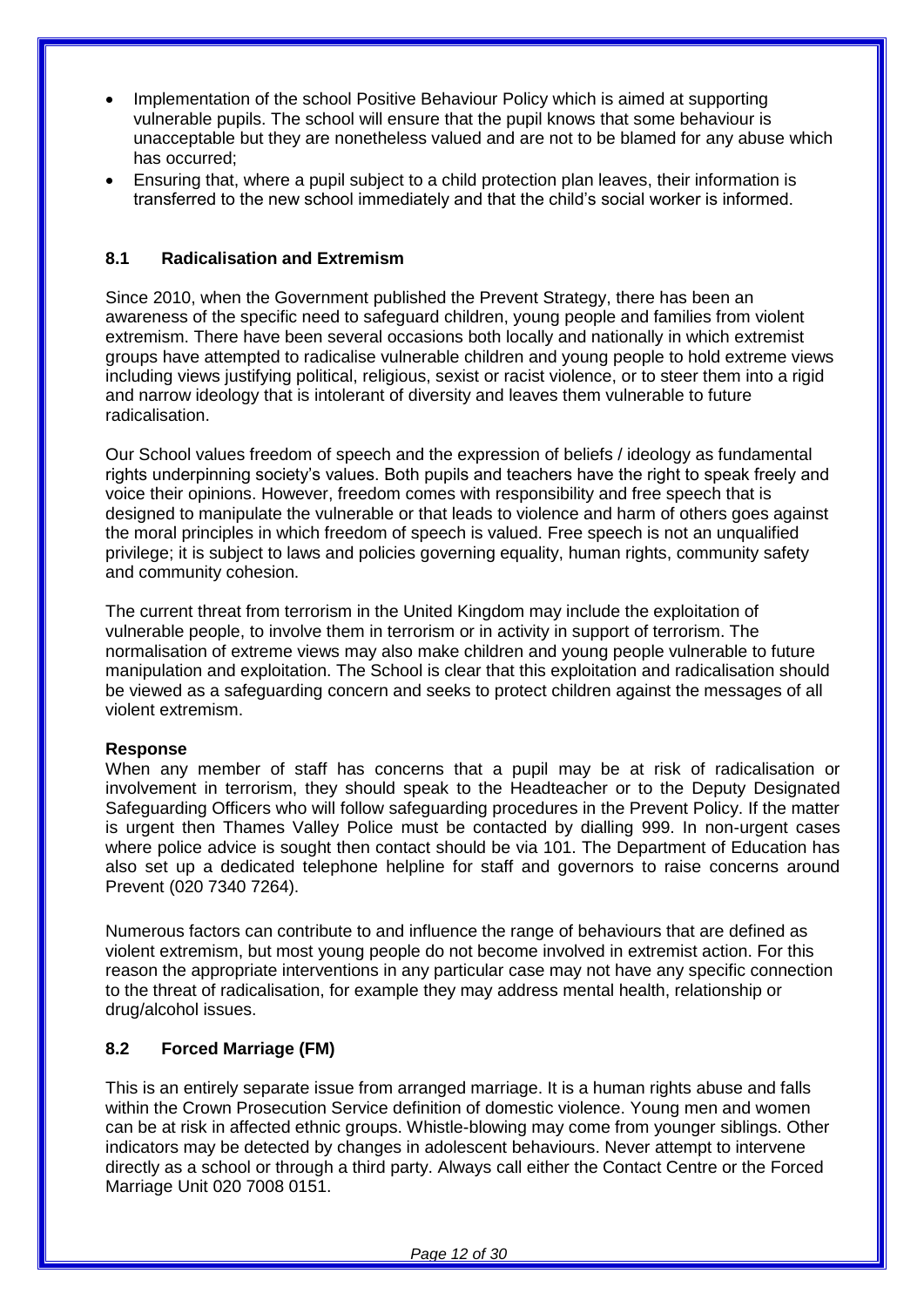## **8.3 Female Genital Mutilation (FGM)**

Female Genital Mutilation (FGM) is illegal in England and Wales under the FGM Act (2003). It is a form of child abuse and violence against women. From 31 October 2015 a mandatory reporting duty requires teachers to report 'known' cases of FGM in under 18s, which are identified in the course of their professional work, to the police.

The duty applies to all persons employed or engaged to carry out 'teaching work' in the school, whether or not they have qualified teacher status. Please refer to the Home Office and Department for Education's procedural information for full details: [https://www.gov.uk/government/publications/mandatory-reporting-of-female-genital-mutilation](https://www.gov.uk/government/publications/mandatory-reporting-of-female-genital-mutilation-procedural-information)[procedural-information](https://www.gov.uk/government/publications/mandatory-reporting-of-female-genital-mutilation-procedural-information)

If a teacher is informed by a pupil that an act of FGM has been carried out on her or a teacher observes physical signs which appear to show that an act of FGM has been carried out the teacher should call 101 and make a report to the police force in which the girl resides.

The duty applies to the individual who becomes aware of the case to make a report. It should not be transferred to the Designated Safeguarding Lead, however the DSL should be informed and a report to the police should be made by the close of the next working day.

Where there is a risk to life or likelihood of serious immediate harm the teacher should report the case immediately to the police, including dialling 999 if appropriate.

There are no circumstances in which a teacher or other member of staff should examine a girl.

## **8.4 Domestic Abuse**

Domestic abuse represents one quarter of all violent crime. It is actual or threatened physical, emotional, psychological or sexual abuse. It involves the use of power and control by one person over another. It occurs regardless of race, ethnicity, gender, class, sexuality, age, religion, mental or physical ability. Domestic abuse can also involve other types of abuse. We use the term domestic abuse to reflect that a number of abusive and controlling behaviours are involvement beyond violence.

Slapping, punching, kicking, bruising, rape, ridicule, constant criticism, threats, manipulation, sleep deprivation, social isolation, and other controlling behaviours all count as abuse. If a member of staff is concerned that a pupil is the subject of or witness to domestic abuse, then this should be reported to the Headteacher or Deputy Designated Officer.

## **8.5 Child Sexual Exploitation (CSE)**

Sexual exploitation of children and young people under 18 involves exploitative situations, contexts and relationships where the young person (or third person/s) receive 'something' (e.g. food, accommodation, drugs, alcohol, cigarettes, affection, gifts, money) as a result of them performing, and/or others performing on them, sexual activities.

Child sexual exploitation can occur through the use of technology without the child's immediate recognition; for example, being persuaded to post images on the internet/mobile phones without immediate payment or gain. Violence, coercion and intimidation are common. Involvement in exploitative relationships is characterized by the child's or young person's limited availability of choice, as a result of their social, economic or emotional vulnerability.

A common feature of CSE is that the child or young person does not recognise the coercive nature of the relationship and does not see themselves as a victim of exploitation.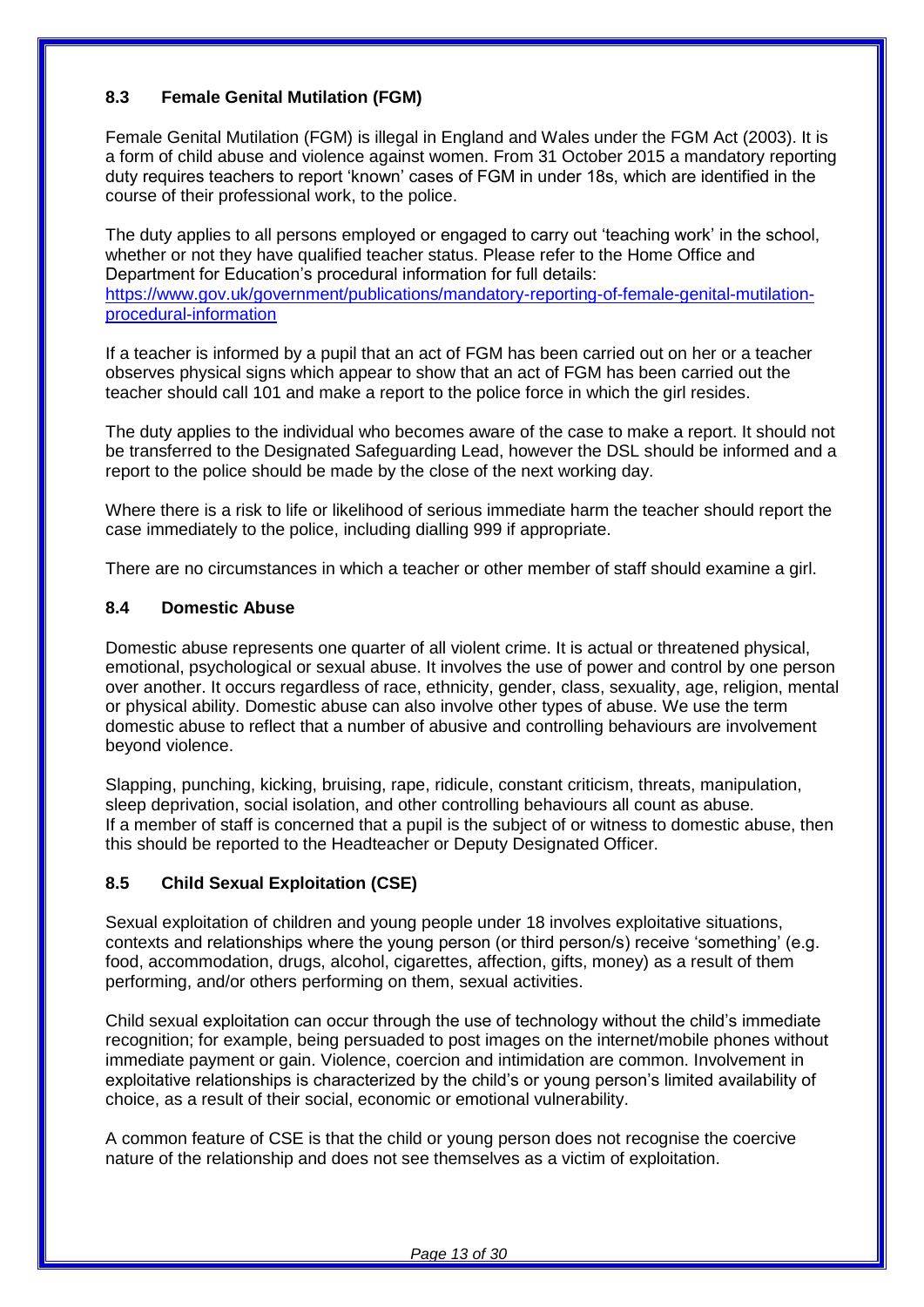If a member of staff is concerned that a pupil is the subject of CSE then this should be reported to the Headteacher or Deputy Designated Officer.

## **8.6 Allegations of abuse made against other pupils**

We recognise that children are capable of abusing their peers. Abuse will never be tolerated or passed off as "banter", "just having a laugh" or "part of growing up".

We also recognise the gendered nature of peer-on-peer abuse (i.e. that it is more likely that girls will be victims and boys the perpetrators). However, all peer-on-peer abuse is unacceptable and will be taken seriously.

Most cases of pupils hurting other pupils will be dealt with under our school's behaviour policy, but this child protection and safeguarding policy will apply to any allegations that raise safeguarding concerns. This might include where the alleged behaviour:

 $\ge$  Is serious, and potentially a criminal offence

- Could put pupils in the school at risk
- > Is violent
- Involves pupils being forced to use drugs or alcohol
- Involves sexual exploitation, sexual abuse or sexual harassment, such as indecent exposure, sexual assault, upskirting or sexually inappropriate pictures or videos (including sexting)

If a pupil makes an allegation of abuse against another pupil:

- You must record the allegation and tell the DSL, but do not investigate it
- The DSL will contact the local authority children's social care team and follow its advice, as well as the police if the allegation involves a potential criminal offence
- The DSL will put a risk assessment and support plan into place for all children involved (including the victim(s), the child(ren) against whom the allegation has been made and any others affected) with a named person they can talk to if needed
- The DSL will contact the children and adolescent mental health services (CAMHS), if appropriate

We will minimise the risk of peer-on-peer abuse by:

- Challenging any form of derogatory or sexualised language or behaviour, including requesting or sending sexual images
- Being vigilant to issues that particularly affect different genders for example, sexualised or aggressive touching or grabbing towards female pupils, and initiation or hazing type violence with respect to boys
- Ensuring our curriculum helps to educate pupils about appropriate behaviour and consent
- Ensuring pupils know they can talk to staff confidentially by information given in assemblies, PSHE lessons, regular NSPCC updates/posters and signposting to the Pastoral Support Link.
- Ensuring staff are trained to understand that a pupil harming a peer could be a sign that the child is being abused themselves, and that this would fall under the scope of this policy

## **8.7 Pupils with special educational needs and disabilities**

We recognise that pupils with special educational needs (SEN) and disabilities can face additional safeguarding challenges. Additional barriers can exist when recognising abuse and neglect in this group, including:

- Assumptions that indicators of possible abuse such as behaviour, mood and injury relate to the child's disability without further exploration
- Pupils being more prone to peer group isolation than other pupils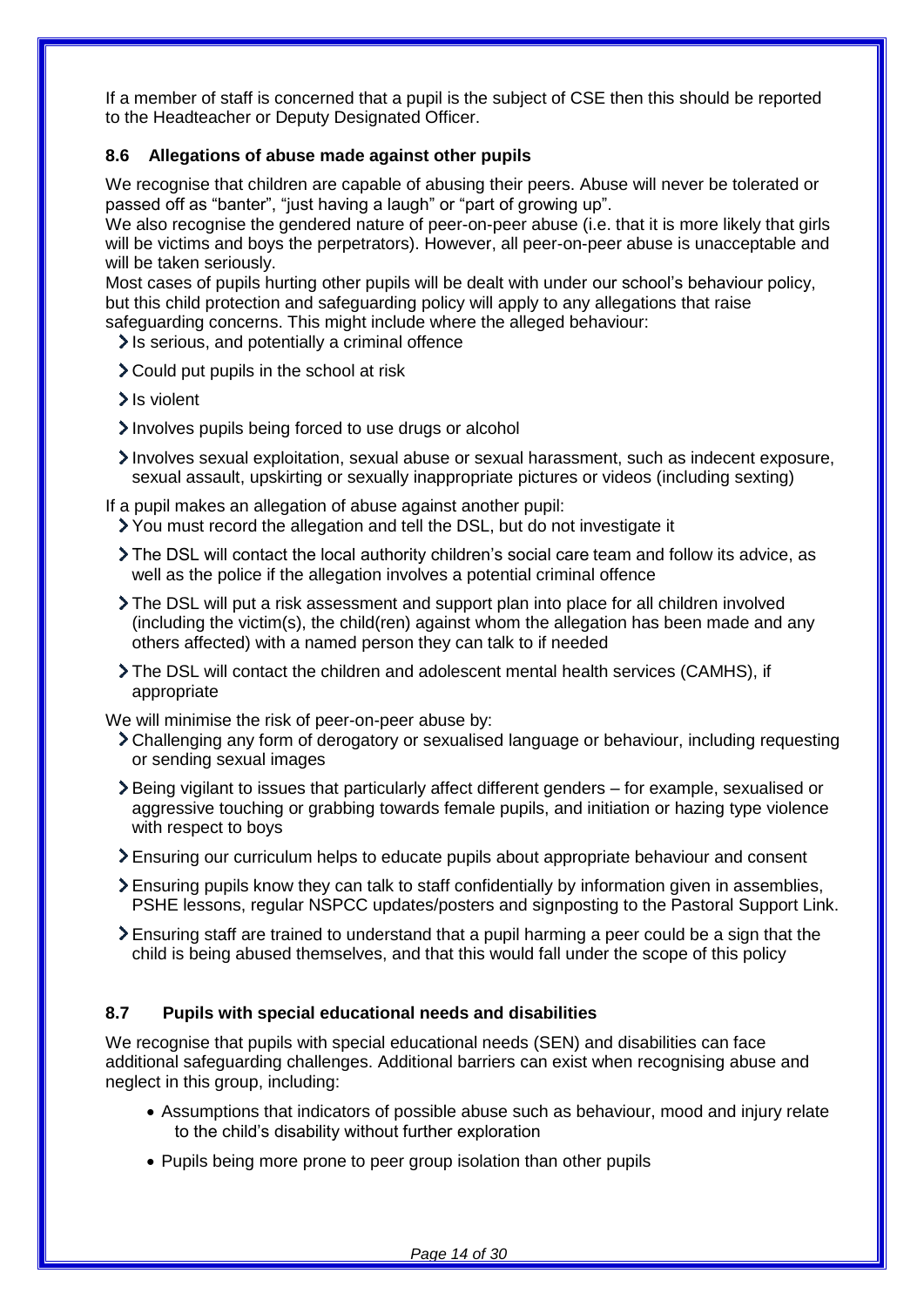- The potential for pupils with SEN and disabilities being disproportionally impacted by behaviours such as bullying, without outwardly showing any signs
- Communication barriers and difficulties in overcoming these barriers

We offer extra pastoral support for pupils with SEN and disabilities. This includes:

eg: SEN Support Plans, nurture groups and membership of our lunch time club.

## **8.5 Child Criminal Exploitation (County Lines)**

Criminal exploitation of children is a geographically widespread form of harm that is a typical feature of county lines criminal activity, drug networks or gangs groom and exploit children and young people to carry drugs and money from urban areas to suburban and rural areas, market and seaside towns. The key to identifying potential involvement in county lines are missing episodes, when the victim may have been trafficked for the purpose of transporting drugs and a referral to the National Referral Mechanism should be considered.

Like other forms of abuse and exploitation, county lines exploitation:

- can affect any child or young person (male or female) under the age of 18 years;
- can affect any vulnerable adult over the age of 18 years;
- can still be exploitation even if the activity appears consensual;

• can involve force and/or enticement-based methods of compliance and is often accompanied by violence or threats of violence;

• can be perpetrated by individuals or groups, males or females, and young people or adults; and

• is typified by some form of power imbalance in favour of those perpetrating the exploitation.

Whilst age may be the most obvious, this power imbalance can also be due to a range of other factors including gender, cognitive ability, physical strength, status, and access to economic or other resources.

## **9 Recruitment**

In order to ensure that children are protected whilst at this school, we will ensure that staff and volunteers are carefully selected, screened, trained and supervised.

We accept that it is our responsibility to follow the guidance set out in Keeping Children Safe in Education 2016. The link below will direct you to the WBC model Recruitment policies which are aligned to current government guidance:

<http://wsh.wokingham.gov.uk/leadership/policies/recruitment-policy/>

## **10 Volunteers**

We understand that some people otherwise unsuitable for working with children may use volunteering to gain access to children; for this reason, any volunteers in the school, in whatever capacity, are expected to follow the policies and procedures in the same way as paid staff.

Where a parent or other volunteer helps on a one-off basis, he/she will only work under the direct supervision of a member of staff, and at no time have one to one contact with children. However, if a parent or other volunteer is to be in school regularly or over a longer period then they will be checked to ensure their suitability to work with children.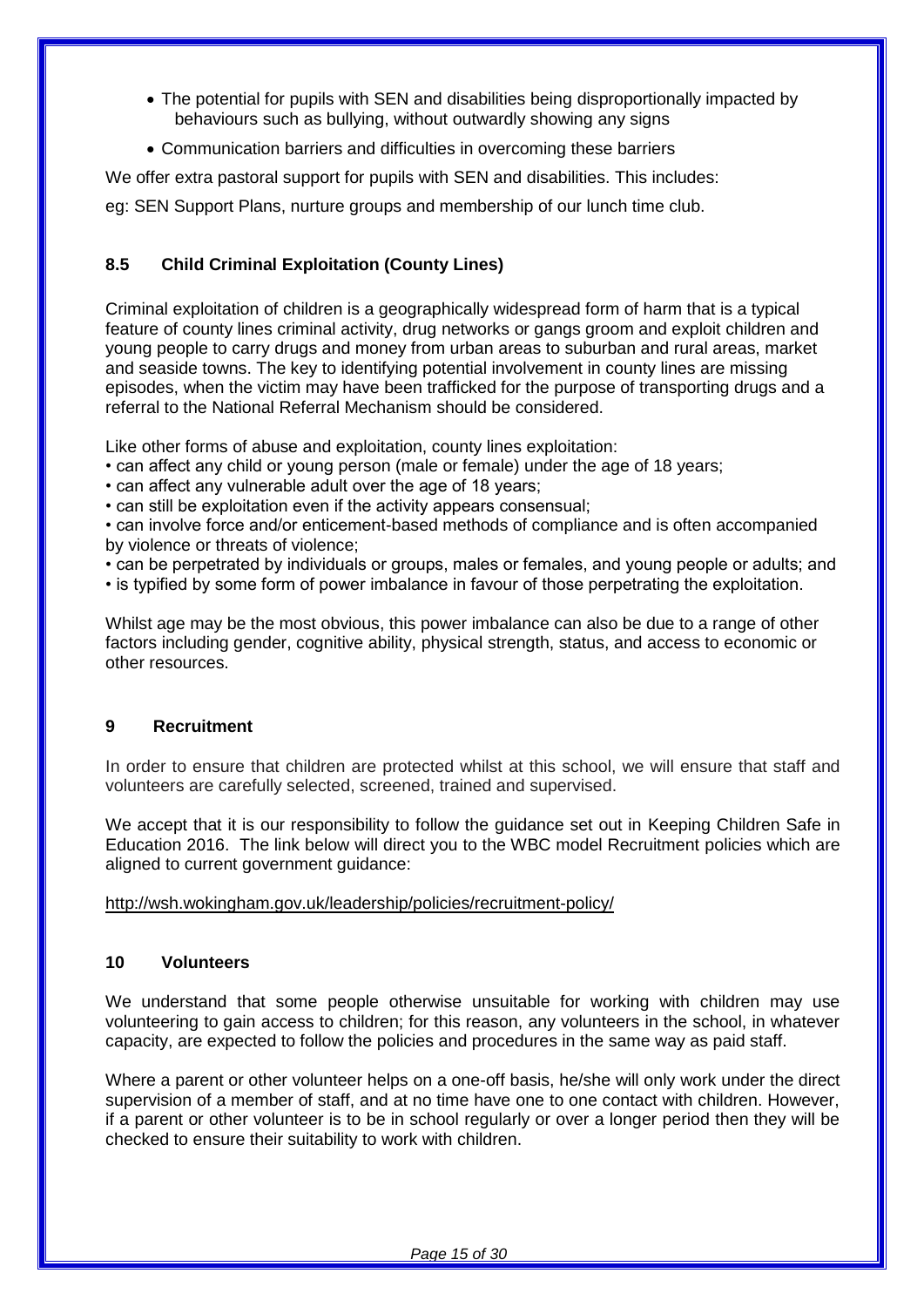## **11 Safe Staff**

Checks will be undertaken corresponding to Safer Recruitment procedures on all adults working in the school to establish their suitability to work with children. Records of these checks will be kept in accordance with Part 3 - Keeping Children Safe in Education 2016, and Data Protection legislation.

All school staff will take care not to place themselves in a vulnerable position with a child. It is always advisable for interviews or work with individual children or parents to be conducted with or in view of other adults.

If an allegation is made against another member of staff, the member of staff receiving the allegation will immediately inform the Head Teacher or the most senior teacher if the Head Teacher is not present. The Head Teacher or most senior teacher will then consult with the Local Area Designated Officer.

Allegations against the Head Teacher are reported to the Chair or Vice Chair of Governors, and referred to the LA Local Authority Designated Officer (LADO) - see page 1 for contact details.

## **12 Conduct of Staff**

The school has a duty to ensure that professional behaviour applies to relationships between staff and children, and that all members of staff are clear about what constitutes appropriate behaviour and professional boundaries. (See Staff Code of Conduct).

At all times, members of staff are required to work in a professional way with children. All staff should be aware of the expectations, inherent risks and possible consequences in:

- Working alone with a child;
- Physical interventions;
- Cultural and gender stereotyping;
- Dealing with sensitive information;
- Giving to, and receiving gifts from, children and parents;
- Contacting children through private telephones (including texting), e-mail, MSN, or social networking websites;
- Disclosing personal details inappropriately;
- Meeting pupils outside school hours or school duties;
- Making inappropriate sexual comments; excessive one to one attention beyond the normal requirements of the role; or inappropriate sharing of images

If any member of staff has reasonable suspicion that a child is suffering harm, and fails to act in accordance with this policy and Berkshire West Safeguarding Children Partnership (BWSCP) procedures, this will be viewed as misconduct, and appropriate action will be taken.

## **13 Supporting staff**

We recognise that staff working in the school who have become involved with a child who has suffered harm, or who appears likely to suffer harm, may find this situation stressful and upsetting.

We will support such staff by providing an opportunity to talk through anxieties with the Senior Designated Person or Head Teacher and to seek further support, if necessary.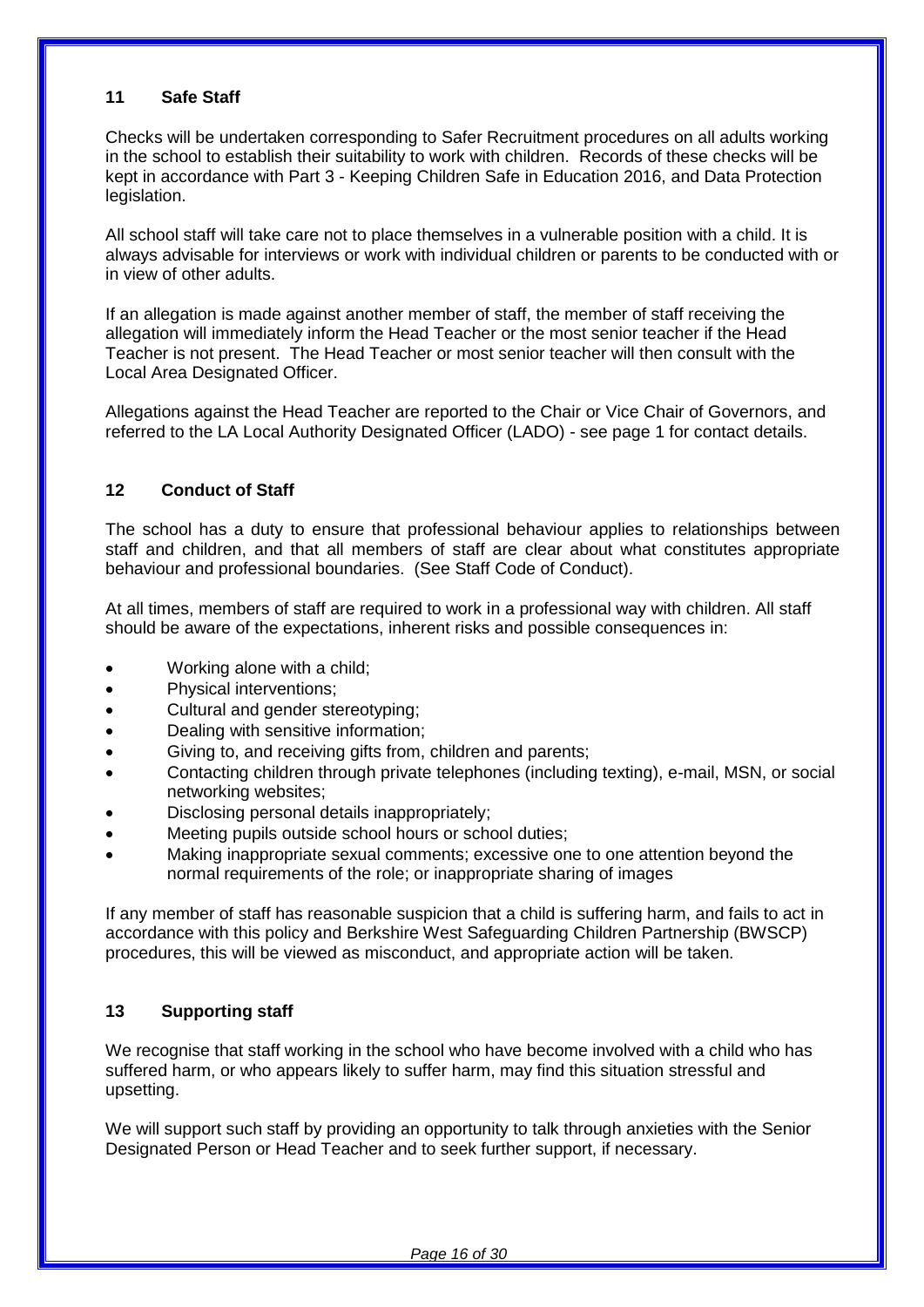The Senior and Deputy Designated Person and the Head teacher can seek personal support through ARC *counselling services-see page 1 for contact details,* or other appropriate counselling services.

Staff will have access to The Guidance for Safer Working Practices for Adults who work with Children and Young People

<https://www.saferrecruitmentconsortium.org/about>

This provides advice on the boundaries of appropriate behaviour and the circumstances that should be avoided in order to limit complaints against staff of the abuse of trust and/or allegations of abuse.

## **14 Images of Children and Young People**

The use of digital images in schools is a complex area and it is recommended that schools have a detailed policy and guidelines that set out what is acceptable in their setting. The text below is a brief summary of the key points extracted from the Wokingham Borough Council Children's Services 'All in One E-Safety Guidelines', available via this link: [http://wsh.wokingham.gov.uk/learning-and-teaching/ict-computing-and-online-safety/e-](http://wsh.wokingham.gov.uk/learning-and-teaching/ict-computing-and-online-safety/e-safety/online-safety-school-guidance-for-senior-leaders/)

[safety/online-safety-school-guidance-for-senior-leaders/](http://wsh.wokingham.gov.uk/learning-and-teaching/ict-computing-and-online-safety/e-safety/online-safety-school-guidance-for-senior-leaders/)

- **School Policy**  The school has a clear and sufficiently detailed policy which covers the taking and use of digital images and video of pupils and takes steps to ensure that it is understood and enforced. Particular care will be taken when images of pupils may pass beyond the direct control of the school and into the public domain, e.g. on the school website, social networking. Guidance will include reference to the storage and deletion of images of pupils, including the policy on the use of devices with a facility to store or transfer data to other locations (e.g. 'cloud' storage) to ensure the school is line with ICO (Information Commission's Office) guidance.
- **Acceptable Use Agreements**  Staff and pupils sign ICT Acceptable Use Agreements. For staff this includes a section on the use of digital images and clarification about the position regarding the use of personal mobile phones/cameras for taking pictures. Where volunteers are supporting school staff, they should abide by the same rules as school staff as far as is reasonable.
- **Parental Permission** The school will ensure that appropriate written permissions are obtained before any photographs or videos are used. Where parental permission has not been obtained, or it is known that a pupil should not be photographed or filmed, every reasonable effort should be made to ensure that a pupil's image is not recorded.
- **Parents taking photographs or video** Where the school chooses to allow the recording of images at events it will be made clear that images may only be recorded for personal use and can only be shared with immediate family and friends. Images must not be shared on social networking sites or other websites that are accessible by the general public.
- **Events/Activities involving multiple schools**  When taking part in events organised by other schools or organisations, the schools involved will consider what image guidelines should apply. For larger events it is reasonable to expect that specific image guidelines should be in place. Consideration should be given as to how those attending the event will be informed of the image guidelines that apply. Although the school will make reasonable efforts to safeguard the digital images of pupils, parents should be made aware that at some types of event it is not always realistic to strictly enforce image guidelines. The school cannot therefore be held accountable for the use of images taken by parents or members of the public at events.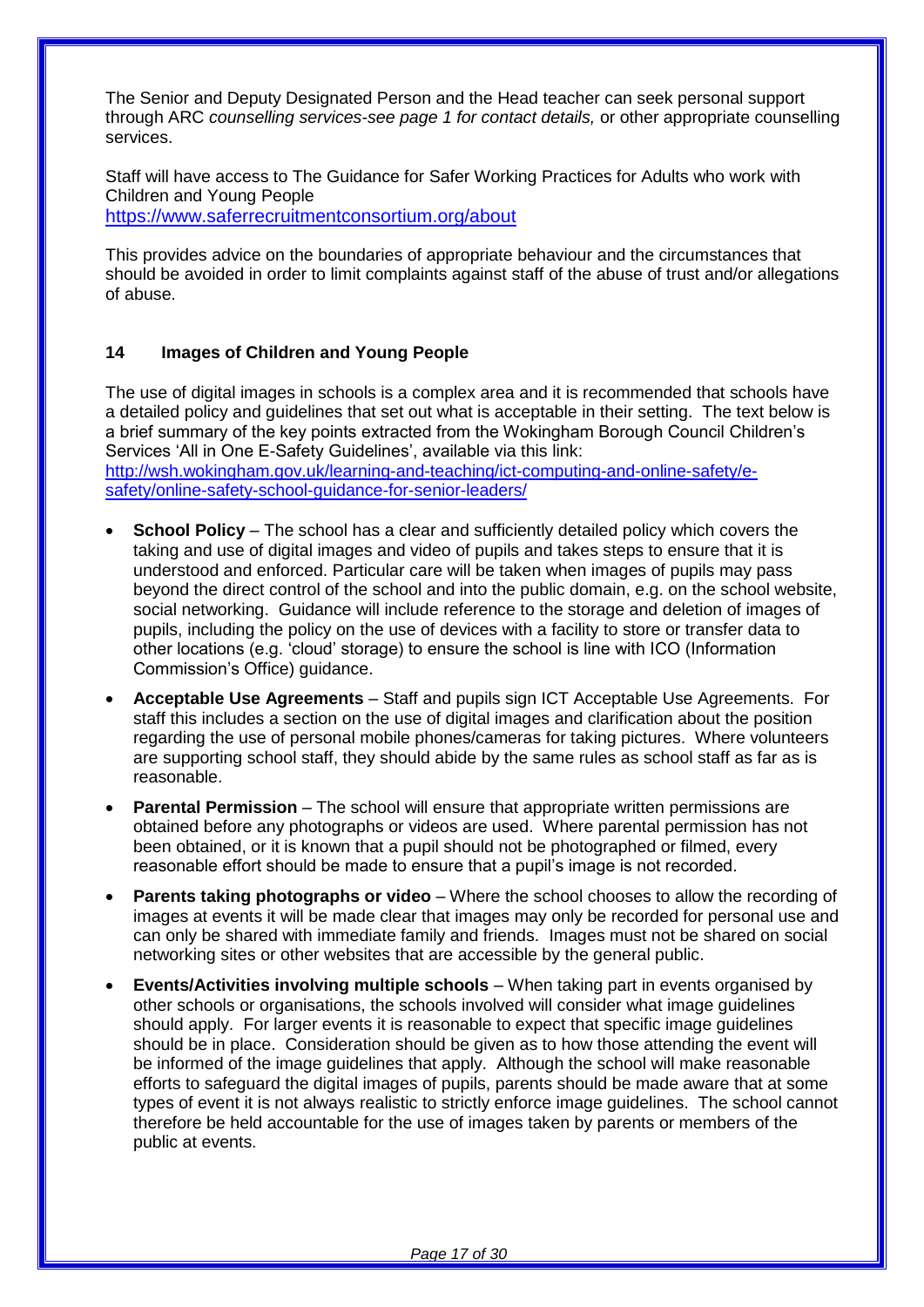## **15 Before and After School Activities and Contracted Services**

Where the Governing Body transfers control or otherwise allows the use of school premises to external bodies (such as sports clubs) or service providers during or out of school hours, we will ensure that these bodies or providers have appropriate safeguarding policies and procedures, and that there are arrangements in place to co-ordinate with the school on such matters. Such considerations will be made explicit in any contract or service level agreement with the bodies or providers.

## **16 Links to other School policies**

This Policy will be read in conjunction with other policies regarding the safety and welfare of children. These together make up the suite of policies to safeguard and promote the welfare of children in this school.

*Behaviour and Anti Bullying Code of Conduct Children missing in education Attendance ICT Acceptable Use ESafety Equal Opportunities Whistleblowing Volunteers in school Safer Recruitment Complaints Family Care Health and Safety Data Protection Induction School's Privacy Notice*

**Berkshire Child Protection Procedures** <http://www.proceduresonline.com/berks/wokingham/index.html>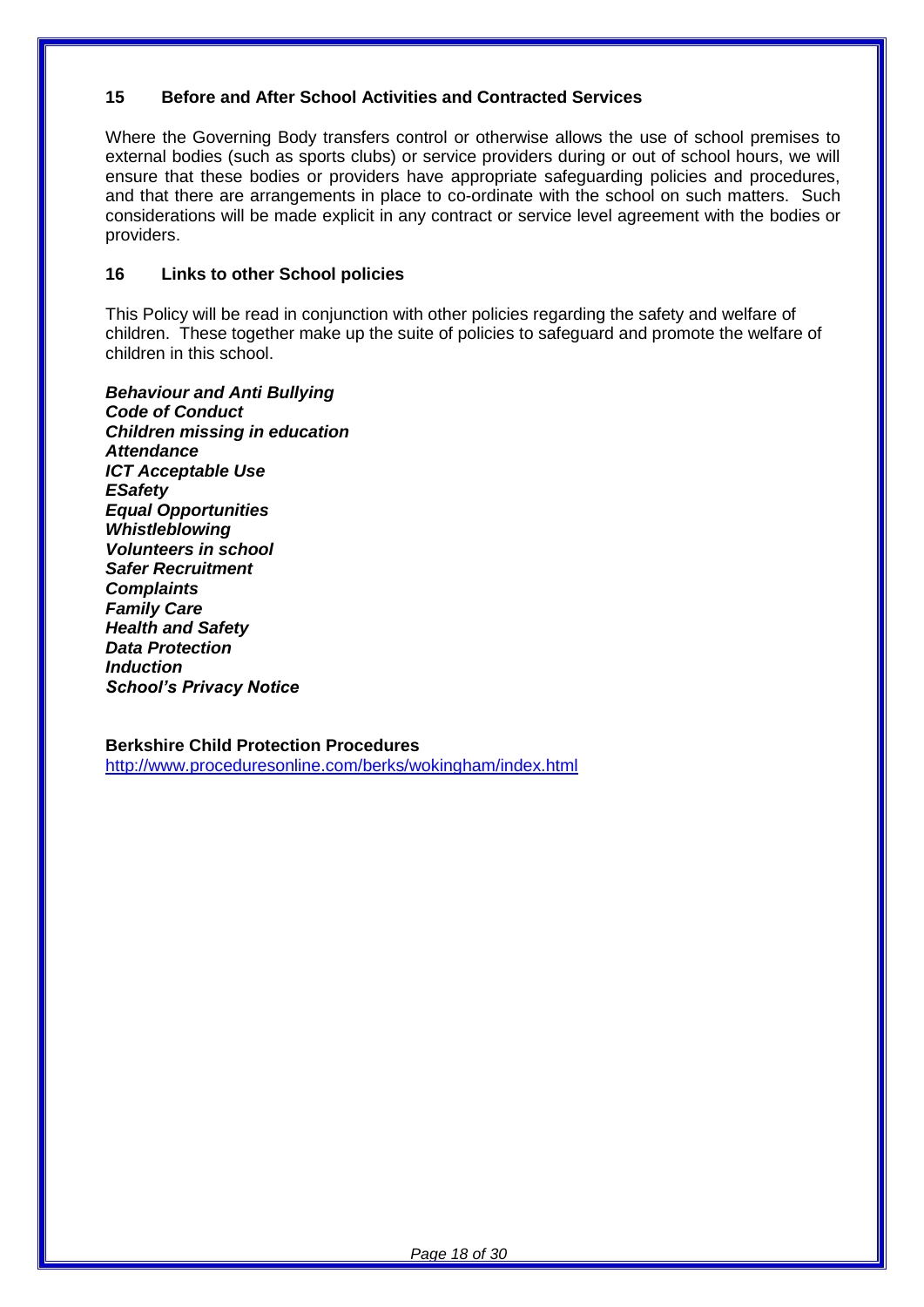## **Appendix 1 Safeguarding Children – Key Points**

Staff and volunteers in charge of children or young people should know what to do if they suspect that someone is being physically, emotionally or sexually abused, or if someone tells them that this is happening. Ensure that you are familiar with the Safeguarding policy; copies of which are located in the staffroom and on the school's web-site. On request you will be provided with a printed copy.

In addition, the following key points give you a guide on what to do and not to do.

- 1. Always stop and listen straight away to someone who wants to tell you about incidents or suspicions of abuse.
- 2. If you can, write brief notes of what they are telling you while they are speaking. These may help later if you have to remember exactly what was said. Keep your original notes, however rough and even if you wrote on the back of something else. It's what you wrote at the time that may be important later, not a tidier and improved version you wrote up afterwards! If you don't have the means to write at the time, make notes of what was said or observed as soon as possible afterwards.
- 3. Never make a promise that you will keep what is said confidential or secret. If you are told about abuse you have a responsibility to tell the right people to get something done about it. If asked, explain that if you are going to be told something very important that needs to be sorted out, you will need to tell the people who can sort it out, but that you will only tell the people who absolutely have to know.
- 4. Do not ask leading questions that might give your own ideas of what might have happened, e.g. "did he do X to you?" Just ask, "what do you want to tell me?" or "Is there anything else you want to say?"
- 5. Immediately tell the senior designated person for safeguarding, currently this is the Head Teacher, unless they are the subject of the accusation. Don't tell other adults or young people what you have been told. If someone has made an accusation to you about the Head Teacher, you should report your concerns to the Chair of Governors.
- 6. Never attempt to carry out an investigation of suspected or alleged abuse by interviewing people etc. The Local Area Designated Officer (LADO) or the Referral and Assessment team, WBC Social Care and police officers are the people trained to do this. You could cause more damage and endanger possible criminal proceedings.

It is your duty to refer concerns on, not investigate.

- 7. As soon as possible (and certainly the same day) the senior designated person for safeguarding or the Chair of Governors where the allegation is against the Head Teacher, should refer the matter to the LADO or the Referral and Assessment Team WBC Social Care (helped by your notes). Follow their instructions about what to do next. They will set up any necessary investigations. That is their statutory job.
- 8. Never think abuse is impossible in your organisation or that an accusation against someone you know well and trust is bound to be wrong.
- 9. Children and young people often tell other young people, rather than staff or other adults about abuse. Therefore you may hear an allegation from another child.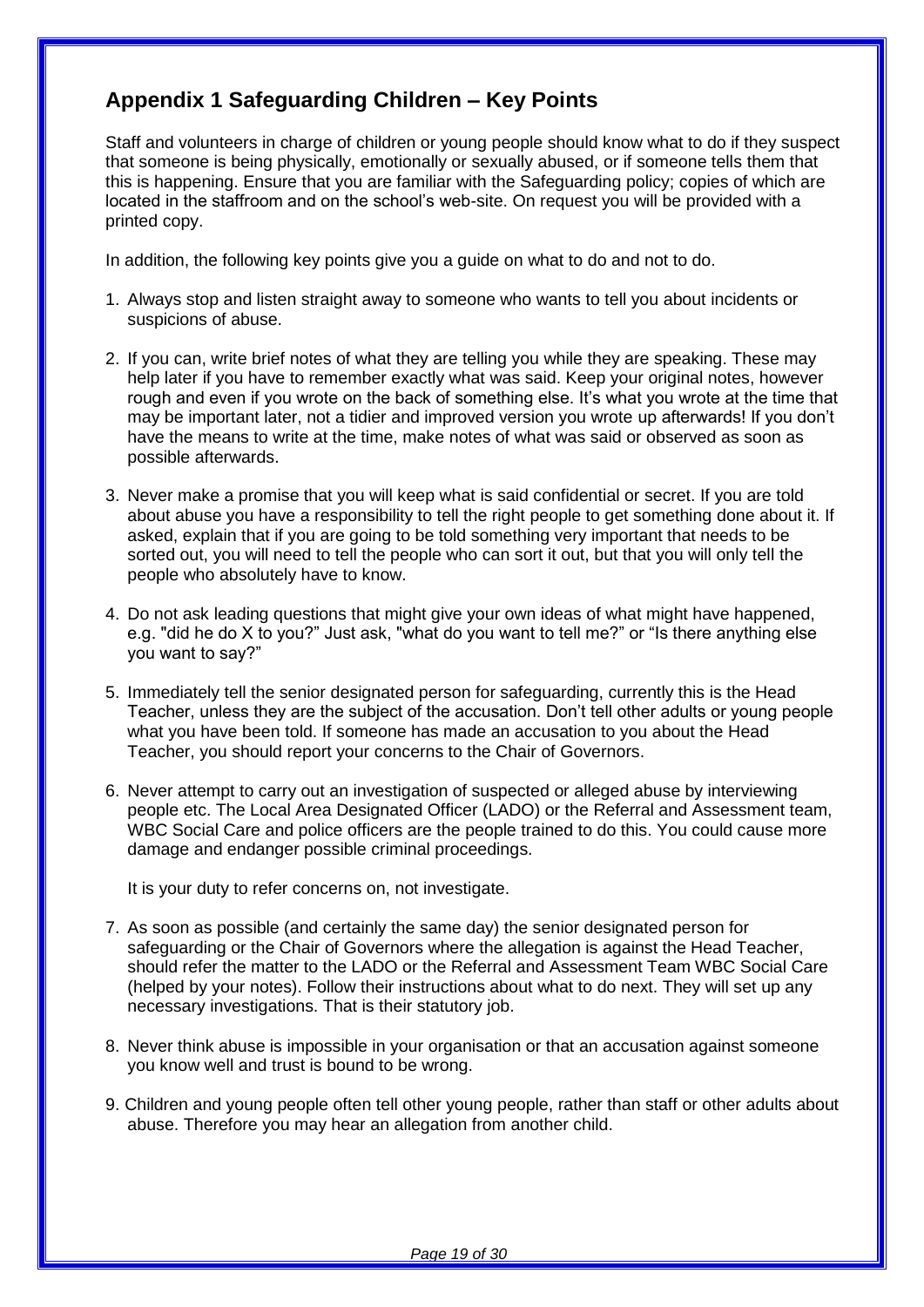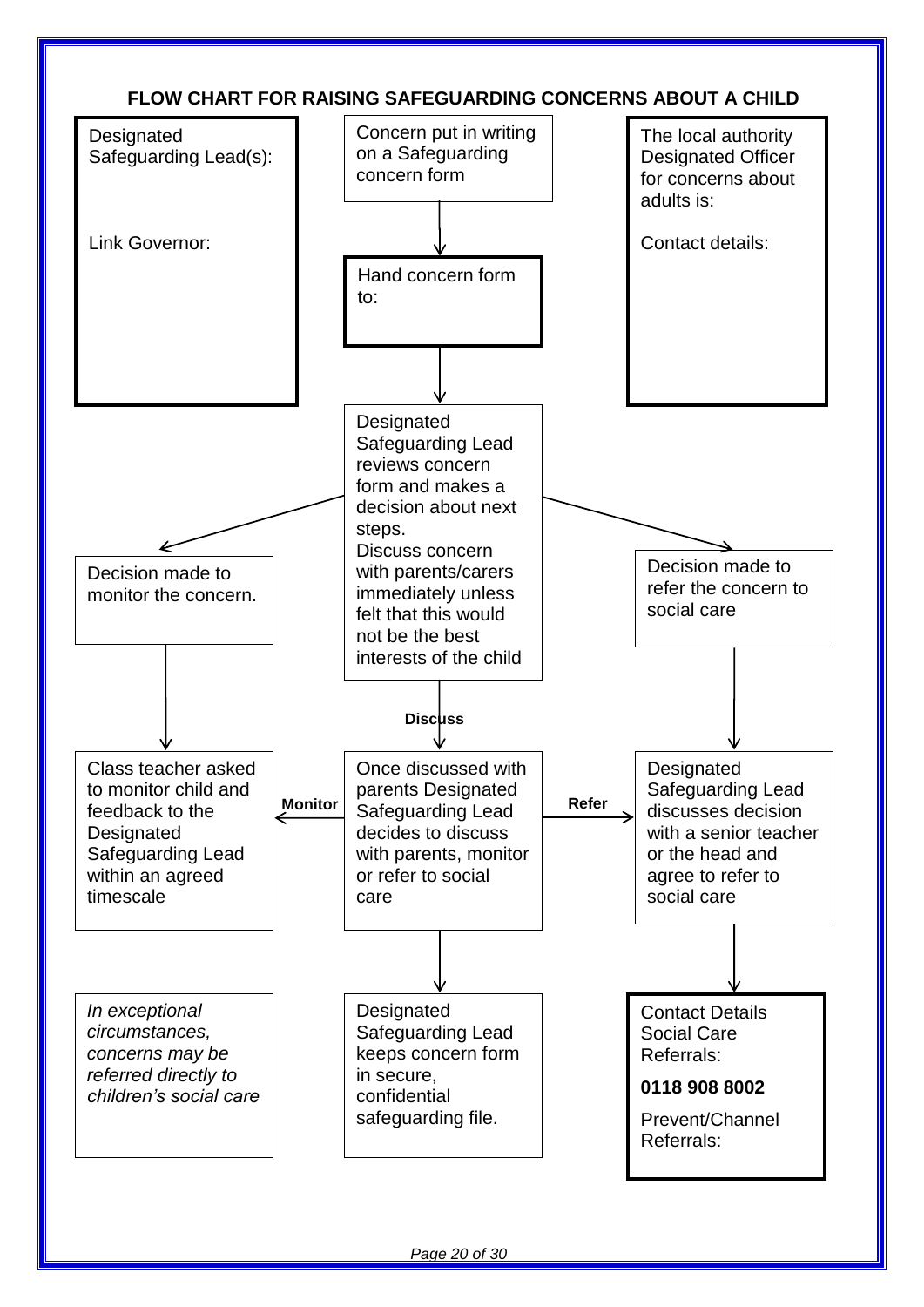## **Recognising signs of child abuse**

All school and college staff should be aware that abuse, neglect and safeguarding issues are rarely standalone events that can be covered by one definition or label. In most cases, multiple issues will overlap with one another.

## **Categories of Abuse:**

- Physical Abuse
- Emotional Abuse (including Domestic Abuse)
- Sexual Abuse
- Neglect

## **Signs of Abuse in Children:**

The following non-specific signs may indicate something is wrong:

- Significant change in behaviour
- Extreme anger or sadness
- Aggressive and attention-seeking behaviour
- Suspicious bruises with unsatisfactory explanations
- Lack of self-esteem
- Self-injury
- **Depression**
- Age inappropriate sexual behaviour
- Child Sexual Exploitation

#### **Risk Indicators**

The factors described in this section are frequently found in cases of child abuse. Their presence is not proof that abuse has occurred, but:

- Must be regarded as indicators of the possibility of significant harm
- Justifies the need for careful assessment and discussion with designated / named / lead person, manager, (or in the absence of all those individuals, an experienced colleague)
- May require consultation with and / or referral to Children's Services

The absence of such indicators does not mean that abuse or neglect has not occurred.

- In an abusive relationship the child may:
- Appear frightened of the parent/s
- Act in a way that is inappropriate to her/his age and development (though full account needs to be taken of different patterns of development and different ethnic groups)

The parent or carer may:

- Persistently avoid child health promotion services and treatment of the child's episodic illnesses
- Have unrealistic expectations of the child
- Frequently complain about/to the child and may fail to provide attention or praise (high criticism/low warmth environment)
- Be absent or misusing substances
- Persistently refuse to allow access on home visits
- Be involved in domestic abuse

Staff should be aware of the potential risk to children when individuals, previously known or suspected to have abused children, move into the household.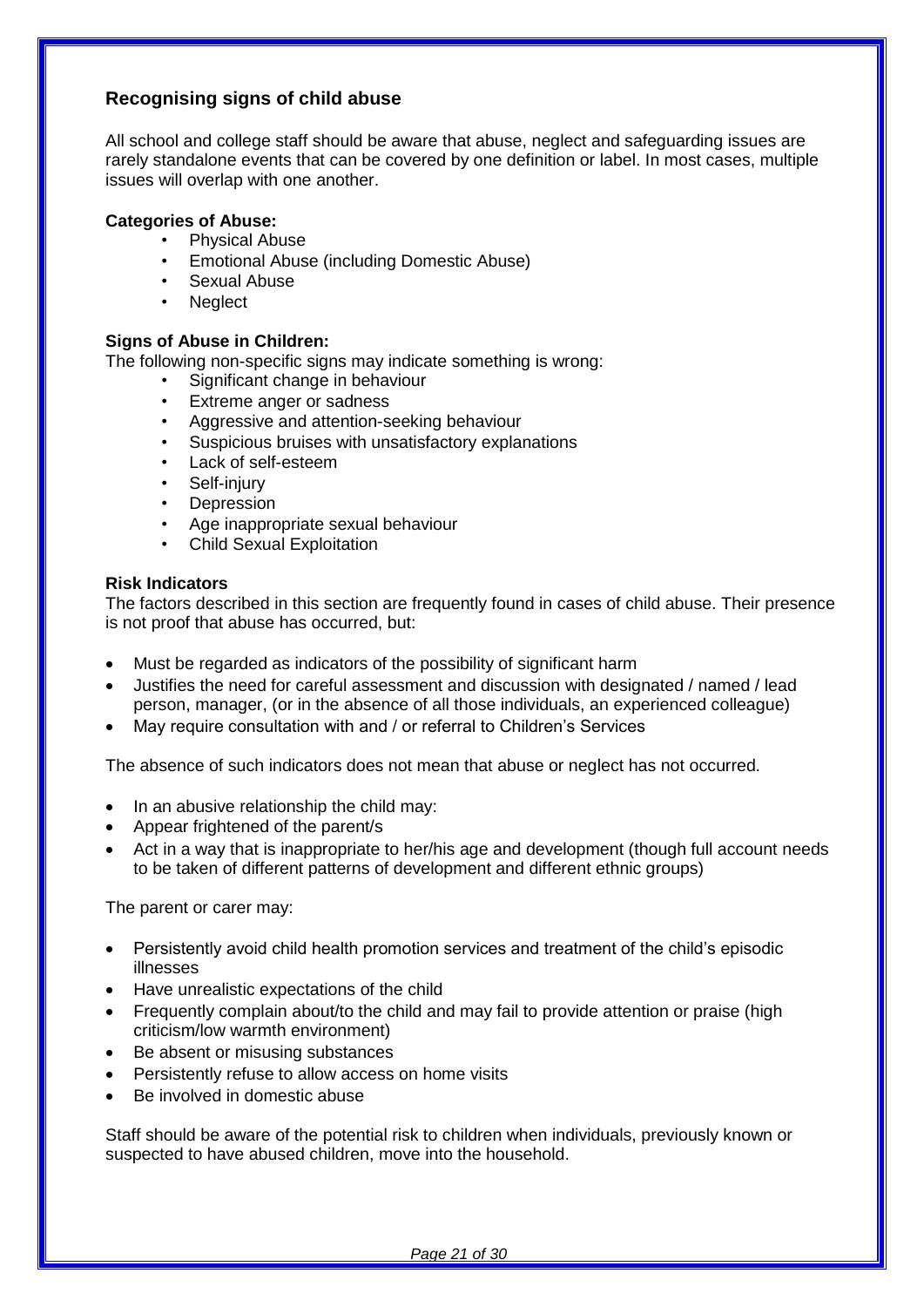Children with special educational needs (SEN) and disabilities may face additional safeguarding challenges. Additional barriers can exist when recognising abuse and neglect in this group of children, including:

- assumptions that indicators of possible abuse such as behaviour, mood and injury relate to the child's disability without further exploration;
- the potential for children with SEN and disabilities being disproportionally impacted by behaviours such as bullying, without outwardly showing any signs; and
- communication barriers and difficulties in overcoming these barriers.

## **Recognising Physical Abuse**

The following are often regarded as indicators of concern:

- An explanation which is inconsistent with an injury
- Several different explanations provided for an injury
- Unexplained delay in seeking treatment
- The parents/carers are uninterested or undisturbed by an accident or injury
- Parents are absent without good reason when their child is presented for treatment
- Repeated presentation of minor injuries (which may represent a "cry for help" and if ignored could lead to a more serious injury)
- Family use of different doctors and A&E departments
- Reluctance to give information or mention previous injuries

## **Bruising**

Children can have accidental bruising, but the following must be considered as non-accidental unless there is evidence or an adequate explanation provided:

- Any bruising to a pre-crawling or pre-walking baby
- Bruising in or around the mouth, particularly in small babies which may indicate force feeding
- Two simultaneous bruised eyes, without bruising to the forehead, (rarely accidental, though a single bruised eye can be accidental or abusive)
- Repeated or multiple bruising on the head or on sites unlikely to be injured accidentally
- Variation in colour possibly indicating injuries caused at different times
- The outline of an object used e.g. belt marks, hand prints or a hair brush
- Bruising or tears around, or behind, the earlobe/s indicating injury by pulling or twisting
- Bruising around the face
- Grasp marks on small children
- Bruising on the arms, buttocks and thighs may be an indicator of sexual abuse

## **Bite Marks**

Bite marks can leave clear impressions of the teeth. Human bite marks are oval or crescent shaped. Those over 3 cm in diameter are more likely to have been caused by an adult or older child. A medical opinion should be sought where there is any doubt over the origin of the bite.

## **Burns and Scalds**

It can be difficult to distinguish between accidental and non-accidental burns and scalds, and will always require experienced medical opinion. Any burn with a clear outline may be suspicious e.g.:

- Circular burns from cigarettes (but may be friction burns if along the bony protuberance of the spine)
- Linear burns from hot metal rods or electrical fire elements
- Burns of uniform depth over a large area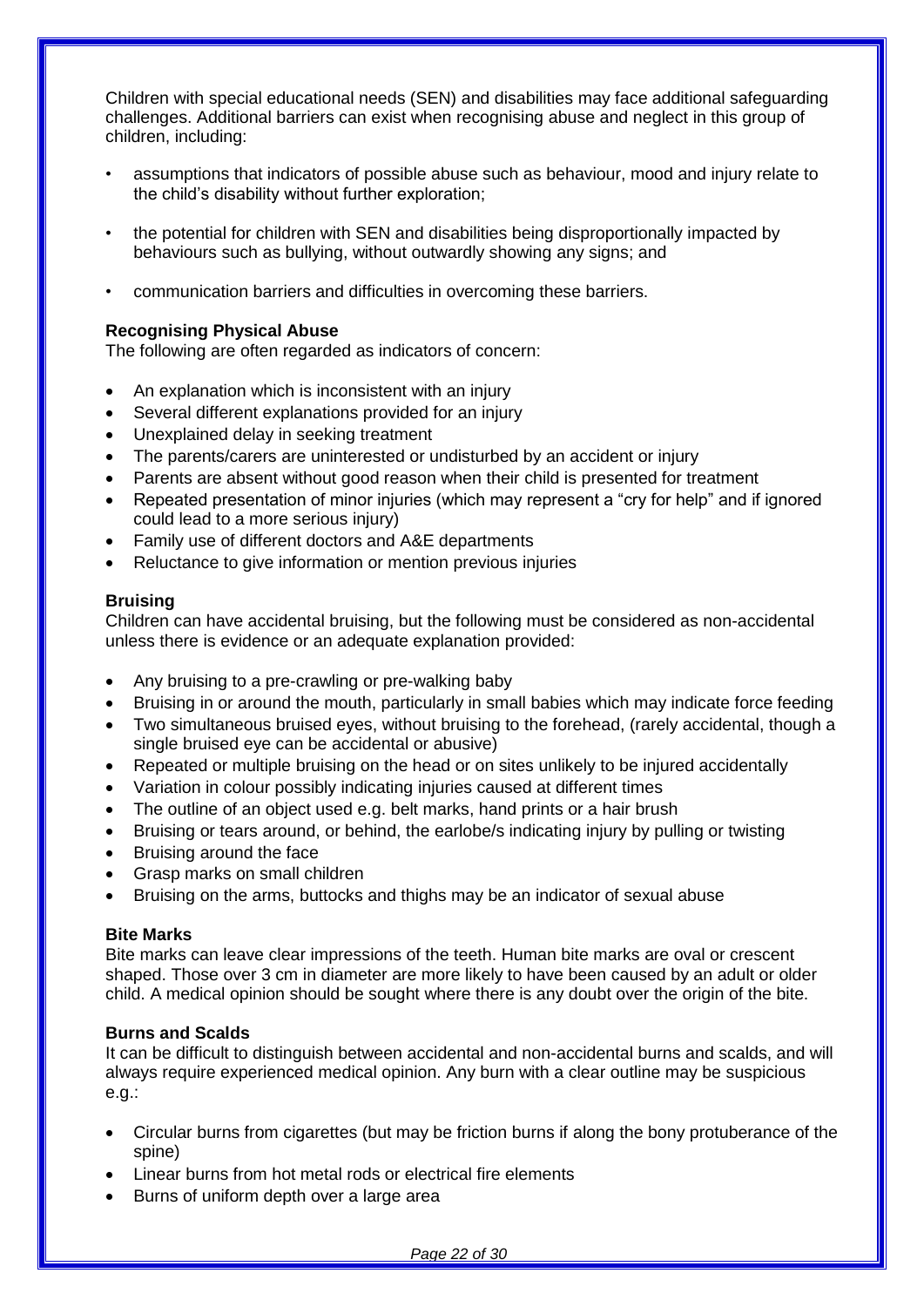- Scalds that have a line indicating immersion or poured liquid (a child getting into hot water is his/her own accord will struggle to get out and cause splash marks)
- Old scars indicating previous burns/scalds which did not have appropriate treatment or adequate explanation

Scalds to the buttocks of a small child, particularly in the absence of burns to the feet, are indicative of dipping into a hot liquid or bath.

#### **Fractures**

Fractures may cause pain, swelling and discolouration over a bone or joint. Non-mobile children rarely sustain fractures.

- There are grounds for concern if:
- The history provided is vague, non-existent or inconsistent with the fracture type
- There are associated old fractures
- Medical attention is sought after a period of delay when the fracture has caused symptoms such as swelling, pain or loss of movement
- There is an unexplained fracture in the first year of life

A large number of scars or scars of different sizes or ages, or on different parts of the body, may suggest abuse.

#### **Recognising Emotional Abuse**

Emotional abuse may be difficult to recognise, as the signs are usually behavioural rather than physical. The manifestations of emotional abuse might also indicate the presence of other kinds of abuse.

The indicators of emotional abuse are often also associated with other forms of abuse.

The following may be indicators of emotional abuse:

- Developmental delay
- Abnormal attachment between a child and parent/carer e.g. anxious, indiscriminate or not attachment
- Indiscriminate attachment or failure to attach
- Aggressive behaviour towards others
- Scape-goated within the family
- Frozen watchfulness, particularly in pre-school children
- Low self-esteem and lack of confidence
- Withdrawn or seen as a "loner" difficulty relating to others

## **Recognising Signs of Sexual Abuse**

Boys and girls of all ages may be sexually abused and are frequently scared to say anything due to guilt and/or fear. This is particularly difficult for a child to talk about and full account should be taken of the cultural sensitivities of any individual child/family.

Recognition can be difficult, unless the child discloses and is believed. There may be no physical signs and indications are likely to be emotional/behavioural.

Some behavioural indicators associated with this form of abuse are:

- Inappropriate sexualised conduct
- Sexually explicit behaviour, play or conversation, inappropriate to the child's age
- Continual and inappropriate or excessive masturbation
- Self-harm (including eating disorder), self-mutilation and suicide attempts
- Involvement in prostitution or indiscriminate choice of sexual partners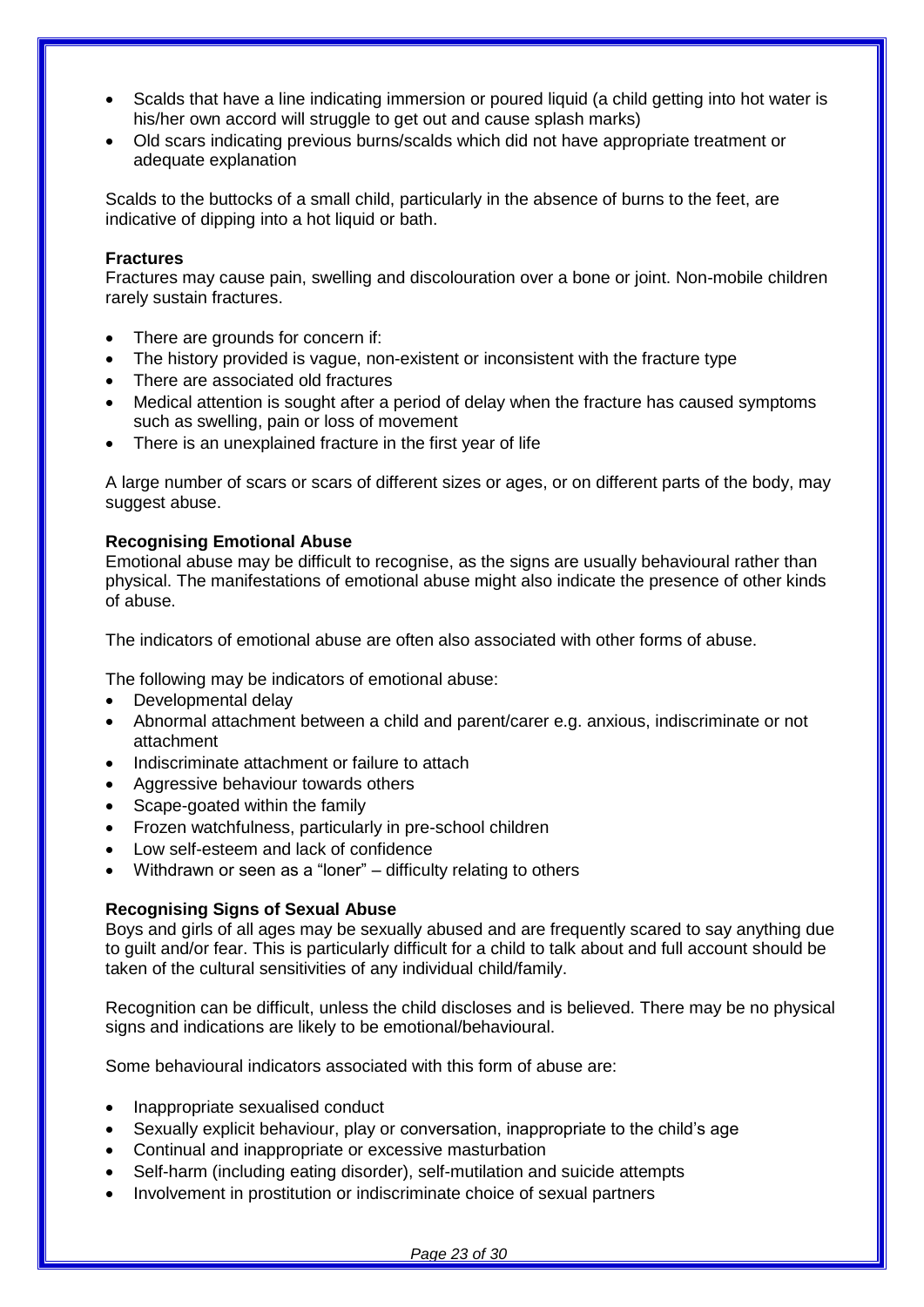- An anxious unwillingness to remove clothes e.g. for sports events (but this may be related to cultural norms or physical difficulties)
- Some physical indicators associated with this form of abuse are:
- Pain or itching of genital area
- Blood on underclothes
- Pregnancy in a younger girl where the identity of the father is not disclosed
- Physical symptoms such as injuries to the genital or anal area, bruising to buttocks, abdomen and thighs, sexually transmitted disease, presence of semen on vagina, anus, external genitalia or clothing

## **Sexual Abuse by Young People**

The boundary between what is abusive and what is part of normal childhood or youthful experimentation can be blurred. The determination of whether behaviour is developmental, inappropriate or abusive will hinge around the related concepts of true consent, power imbalance and exploitation. This may include children and young people who exhibit a range of sexually problematic behaviour such as indecent exposure, obscene telephone calls, sexting, fetishism, bestiality and sexual abuse against adults, peers or children.

**Developmental Sexual Activity** encompasses those actions that are to be expected from children and young people as they move from infancy through to an adult understanding of their physical, emotional and behavioural relationships with each other. Such sexual activity is essentially information gathering and experience testing. It is characterised by mutuality and of the seeking of consent.

**Inappropriate Sexual Behaviour** can be inappropriate socially, in appropriate to development, or both. In considering whether behaviour fits into this category, it is important to consider what negative effects it has on any of the parties involved and what concerns it raises about a child or young person. It should be recognised that some actions may be motivated by information seeking, but still cause significant upset, confusion, worry, physical damage, etc. it may also be that the behaviour is "acting out" which may derive from other sexual situations to which the child or young person has been exposed.

If an act appears to have been inappropriate, there may still be a need for some form of behaviour management or intervention. For some children, educative inputs may be enough to address the behaviour.

Abusive sexual activity included any behaviour involving coercion, threats, aggression together with secrecy, or where one participant relies on an unequal power base.

## **Assessment**

In order to more fully determine the nature of the incident the following factors should be given consideration. The presence of exploitation in terms of:

- **Equality**  consider differentials of physical, cognitive and emotional development, power and control and authority, passive and assertive tendencies
- **Consent**  agreement including all the following:

o Understanding that is proposed based on age, maturity, development level, functioning and experience;

- o Knowledge of society's standards for what is being proposed;
- o Awareness of potential consequences and alternatives;
- o Assumption that agreements or disagreements will be respected equally;
- o Voluntary decision;
- o Mental competence.

**Coercion** – the young perpetrator who abuses may use techniques like bribing, manipulation and emotional threats of secondary gains and losses that is loss of love, friendship, etc. Some may use physical force, brutality or the threat of these regardless of victim resistance.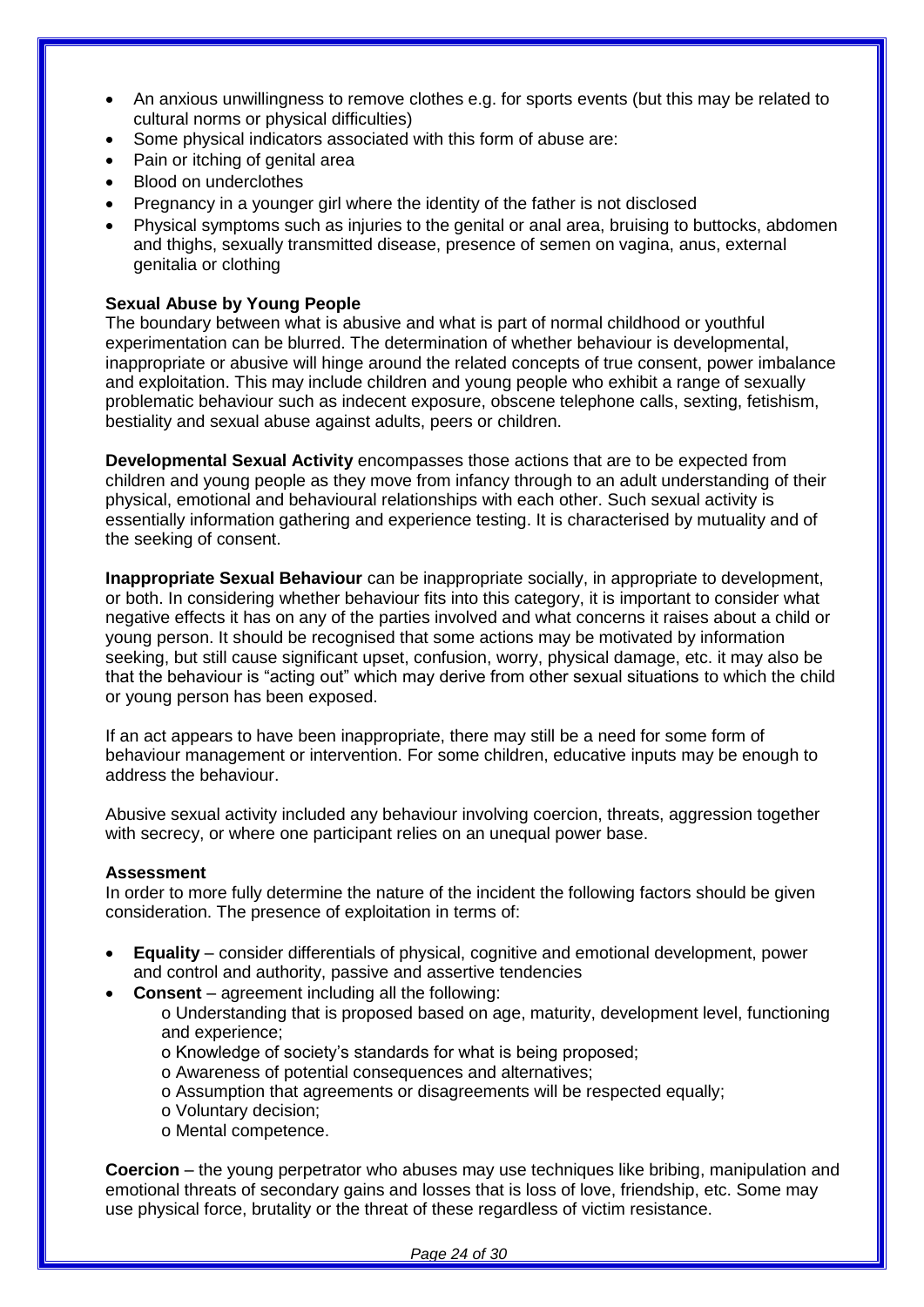In evaluating sexual behaviour of children and young people, the above information should be used only as a guide. Further advice is available from the Referral and Assessment Team.

## **Recognising Neglect**

Evidence of neglect is built up over a period of time and can cover different aspects of parenting. Indicators include:

- Failure by parents or carers to meet the basic essential needs e.g. adequate food, clothes, warmth, hygiene and medical care
- A child seen to be listless, apathetic and irresponsive with no apparent medical cause. Failure of child to grow within normal expected pattern, with accompanying weight loss
- Child thrives away from home environment
- Child frequently absent from school
- Child left with adults who are intoxicated or violent
- Child abandoned or left alone for excessive periods

#### **Child Sexual Exploitation (CSE)**

The following list of indicators is not exhaustive or definitive but it does highlight common signs which can assist professionals in identifying children or young people who may be victims of sexual exploitation.

Signs include:

- underage sexual activity;
- inappropriate sexual or sexualised behaviour;
- sexually risky behaviour, 'swapping' sex;
- repeat sexually transmitted infections;
- in girls, repeat pregnancy, abortions, miscarriage;
- receiving unexplained gifts or gifts from unknown sources;
- having multiple mobile phones and worrying about losing contact via mobile;
- having unaffordable new things (clothes, mobile) or expensive habits (alcohol, drugs);
- changes in the way they dress;
- going to hotels or other unusual locations to meet friends;
- seen at known places of concern;
- moving around the country, appearing in new towns or cities, not knowing where they are;
- getting in/out of different cars driven by unknown adults;
- having older boyfriends or girlfriends;
- contact with known perpetrators;
- involved in abusive relationships, intimidated and fearful of certain people or situations;
- hanging out with groups of older people, or anti-social groups, or with other vulnerable peers;
- associating with other young people involved in sexual exploitation;
- recruiting other young people to exploitative situations;
- truancy, exclusion, disengagement with school, opting out of education altogether;
- unexplained changes in behaviour or personality (chaotic, aggressive, sexual);
- mood swings, volatile behaviour, emotional distress;
- self-harming, suicidal thoughts, suicide attempts, overdosing, eating disorders;
- drug or alcohol misuse;
- getting involved in crime;
- police involvement, police records;
- involved in gangs, gang fights, gang membership;
- injuries from physical assault, physical restraint, sexual assault.

So-called 'honour-based' violence (HBV) encompasses crimes which have been committed to protect or defend the honour of the family and/or the community, including Female Genital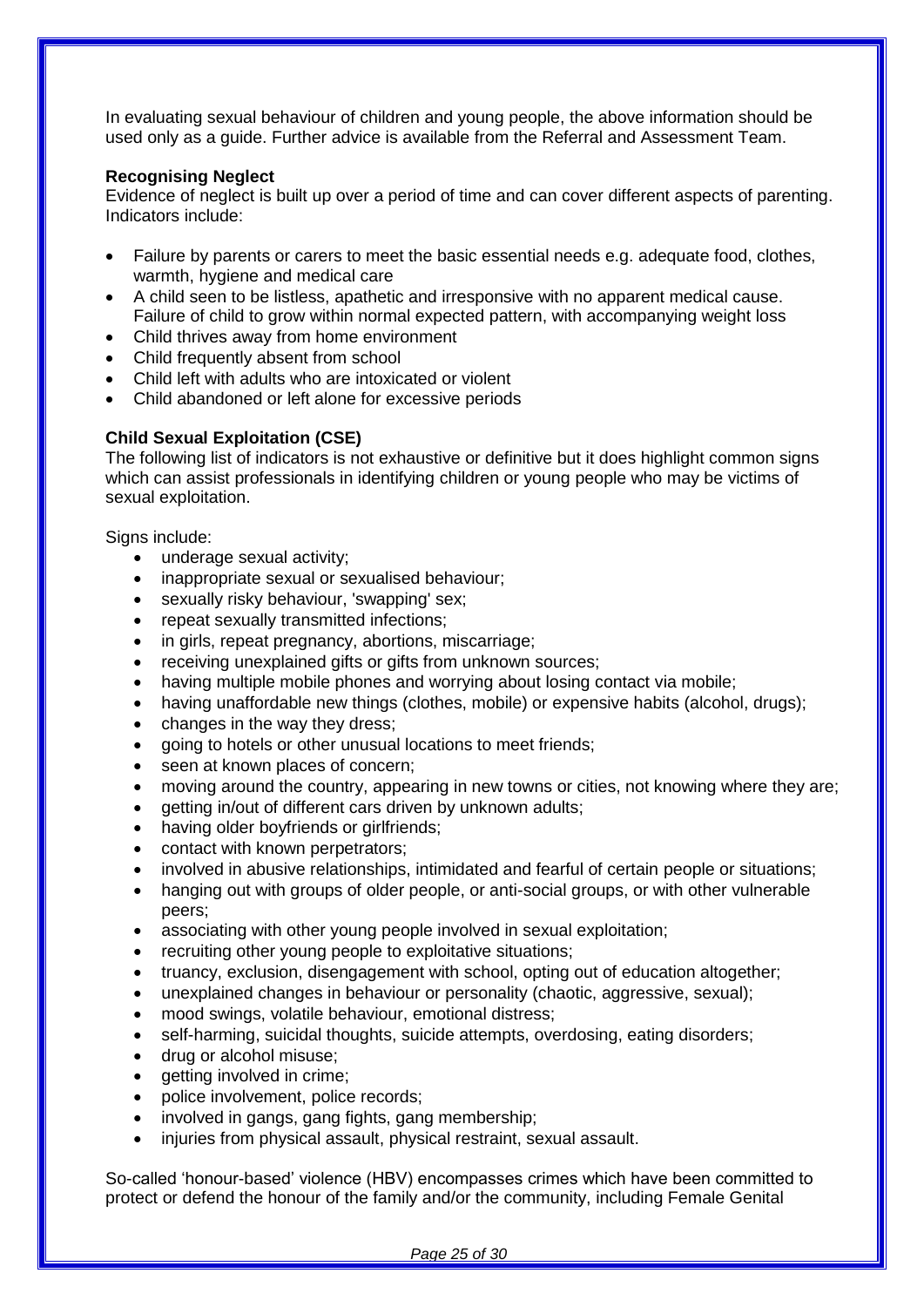Mutilation (FGM), forced marriage, and practices such as breast ironing. All forms of so called HBV are abuse (regardless of the motivation) and will be handled and escalated as such. If in any doubt, staff will speak to the designated safeguarding lead..

#### **Female Genital Mutilation (FGM)**

It is essential that staff are aware of FGM practices and the need to look for signs, symptoms and other indicators of FGM.

#### **What is FGM?**

It involves procedures that intentionally alter/injure the female genital organs for non-medical reasons.

4 types of procedure:

Type 1 Clitoridectomy – partial/total removal of clitoris

Type 2 Excision – partial/total removal of clitoris and labia minora

Type 3 Infibulation - entrance to vagina is narrowed by repositioning the inner/outer labia Type 4 all other procedures that may include: pricking, piercing, incising, cauterising and scraping the genital area.

Why is it carried out?

Belief that:

- FGM brings status/respect to the girl social acceptance for marriage;
- Preserves a girl's virginity;
- Part of being a woman / rite of passage;
- Upholds family honour;
- Cleanses and purifies the girl;
- Gives a sense of belonging to the community;
- Fulfils a religious requirement;
- Perpetuates a custom/tradition;
- Helps girls be clean / hygienic;
- Is cosmetically desirable;
- Mistakenly believed to make childbirth easier.

## **Is FGM legal?**

FGM is internationally recognised as a violation of human rights of girls and women. It is **illegal**  in most countries including the UK.

## **Circumstances and occurrences that may point to FGM happening are:**

- Child talking about getting ready for a special ceremony;
- Family taking a long trip abroad;
- Child's family being from one of the 'at risk' communities for FGM (Kenya, Somalia, Sudan, Sierra Leon, Egypt, Nigeria, Eritrea as well as non-African communities including Yemeni, Afghani, Kurdistan, Indonesia and Pakistan);
- Knowledge that the child's sibling has undergone FGM;
- Child talks about going abroad to be 'cut' or to prepare for marriage.

Signs that may indicate a child has undergone FGM:

- Prolonged absence from school and other activities;
- Behaviour change on return from a holiday abroad, such as being withdrawn and appearing subdued;
- Bladder or menstrual problems;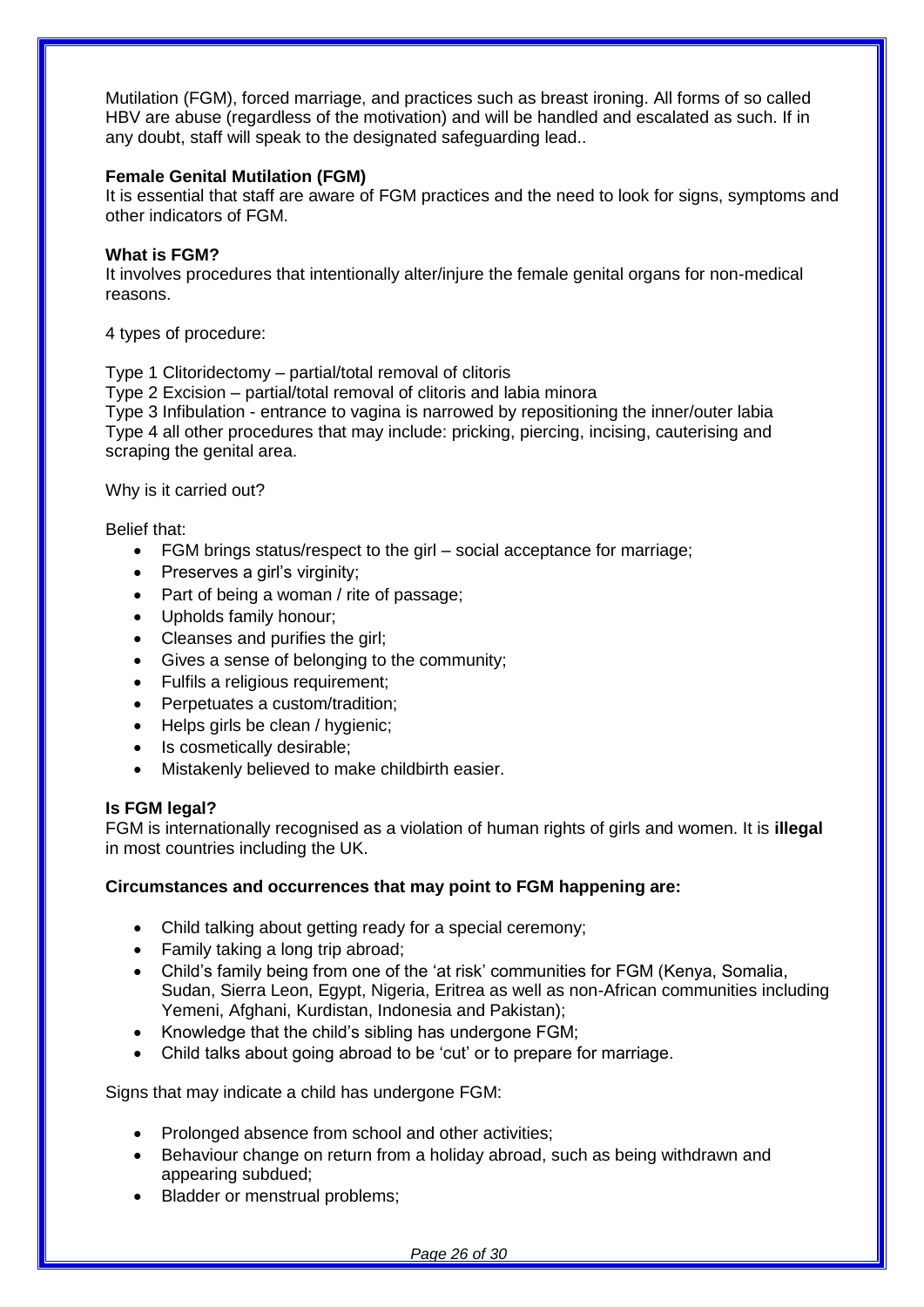- Finding it difficult to sit still and looking uncomfortable;
- Complaining about pain between the legs;
- Mentioning something somebody did to them that they are not allowed to talk about;
- Secretive behaviour, including isolating themselves from the group;
- Reluctance to take part in physical activity;
- Repeated urinal tract infection;
- Disclosure.

## **Domestic Abuse**

## **How does it affect children?**

Children can be traumatised by seeing and hearing violence and abuse. They may also be directly targeted by the abuser or take on a protective role and get caught in the middle. In the long term this can lead to mental health issues such as depression, self-harm and anxiety.

## **What are the signs to look out for?**

Children affected by domestic abuse reflect their distress in a variety of ways. They may change their usual behaviour and become withdrawn, tired, start to wet the bed and have behavioural difficulties. They may not want to leave their house or may become reluctant to return. Others will excel, using their time in your care as a way to escape from their home life. None of these signs are exclusive to domestic abuse so when you are considering changes in behaviours and concerns about a child, think about whether domestic abuse may be a factor.

## **Allegations of abuse made against other children**

Staff should recognise that children are capable of abusing their peers. There are different forms peer on peer abuse can take, but abuse is abuse and should never be tolerated or passed off as "banter" or "part of growing up". Peer on peer abuse can manifest itself in many ways. There are different gender issues that can be prevalent when dealing with peer on peer abuse. This could, for example, include girls being sexually touched/assaulted or boys being subject to initiation/hazing type violence.

#### **Safeguarding is everyone's responsibility and if there are concerns regarding a child then contact:**

- The Senior Designated Person for Safeguarding or one of the Deputy Designated Persons;
- **999 if you believe a child is in immediate danger;**
- Early Help Hub (Children's Safeguarding and Social Care Team) Telephone 0118 908 8002 or email: triage@wokingham.gcsx.gov.uk;
- Emergency Duty Team out of office hours: telephone: 01344 786 543;
- Thames Valley Police: telephone: 101 non emergencies;
- NSPCC (National Society for the Prevention of Cruelty to Children) 24 Hour Helpline: 0808 800 5000.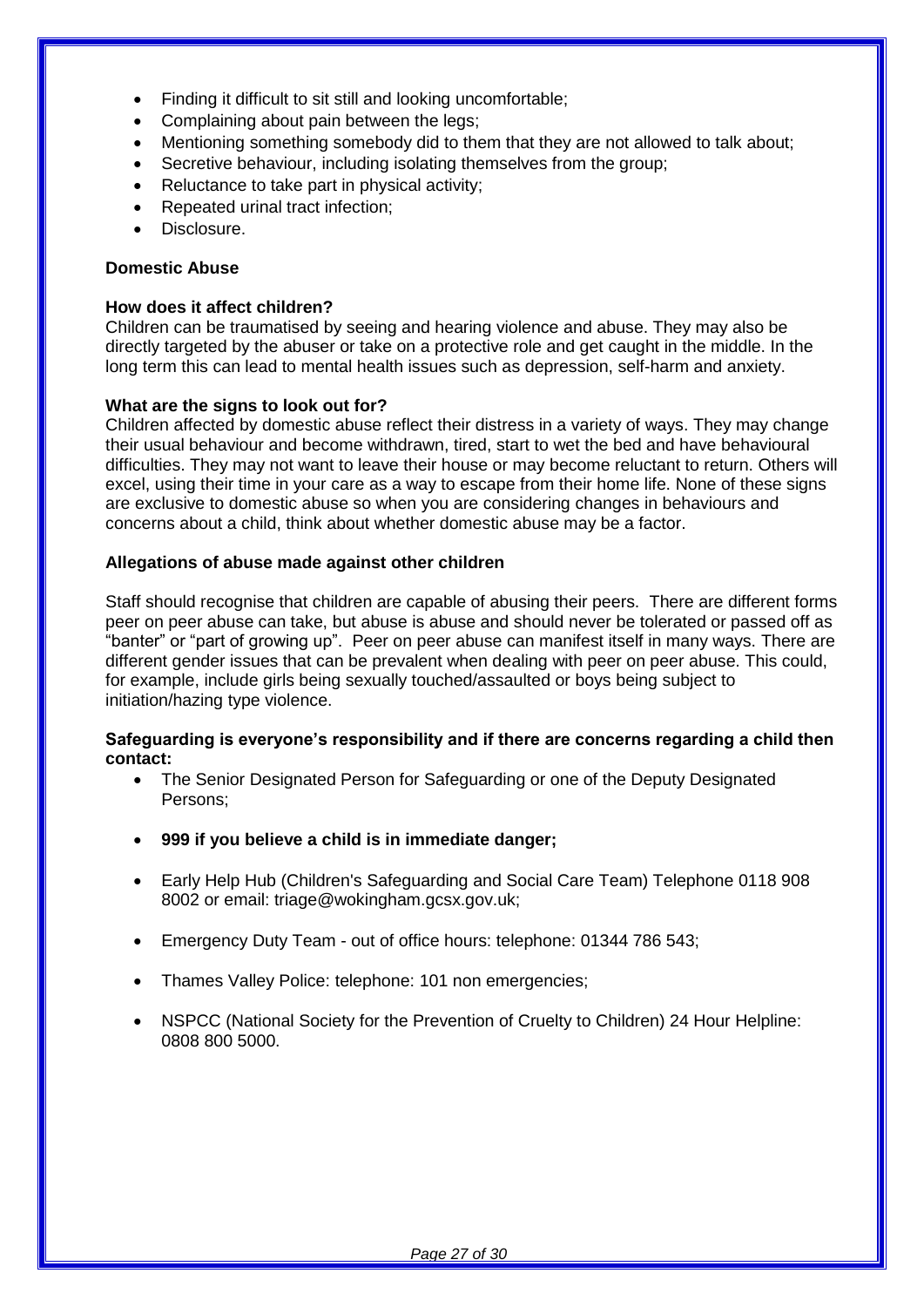## **Appendix 4**

## **Indicators of vulnerability to radicalisation**

- 1. Radicalisation refers to the process by which a person comes to support terrorism and forms of extremism leading to terrorism
- 2. Extremism is defined by the Government in the Prevent Strategy as:

Vocal or active opposition to fundamental British values, including democracy, the rule of law, individual liberty and mutual respect and tolerance of different faiths and beliefs. We also include in our definition of extremism calls for the death of members of our armed forces, whether in this country or overseas.

- 3. Extremism is defined by the Crown Prosecution Service as the demonstration of unacceptable behaviour by using any means or medium to express views which:
	- Encourage, justify or glorify terrorist violence in furtherance of particular beliefs;
	- Seek to provoke others to terrorist acts;
	- Encourage other serious criminal activity or seek to provoke others to serious criminal acts; or
	- Foster hatred which might lead to inter-community violence in the UK.
- 4. There is no such thing as a "typical extremist": those who become involved in extremist actions come from a range of backgrounds and experiences, and most individuals, even those who hold radical views, do not become involved in violent extremist activity.
- 5. Pupils may become susceptible to radicalisation through a range of social, personal and environmental factors - it is known that violent extremists exploit vulnerabilities in individuals to drive a wedge between them and their families and communities. It is vital that school staff are able to recognise those vulnerabilities.
- 6. Indicators of vulnerability include:
	- Identity Crisis the student / pupil is distanced from their cultural / religious heritage and experiences discomfort about their place in society;
	- Personal Crisis the student / pupil may be experiencing family tensions; a sense of isolation; and low self-esteem; they may have dissociated from their existing friendship group and become involved with a new and different group of friends; they may be searching for answers to questions about identity, faith and belonging;
	- Personal Circumstances migration; local community tensions; and events affecting the student / pupil's country or region of origin may contribute to a sense of grievance that is triggered by personal experience of racism or discrimination or aspects of Government policy;
	- Unmet Aspirations the student / pupil may have perceptions of injustice; a feeling of failure; rejection of civic life;
	- Experiences of Criminality which may include involvement with criminal groups, imprisonment, and poor resettlement / reintegration;
	- Special Educational Need students / pupils may experience difficulties with social interaction, empathy with others, understanding the consequences of their actions and awareness of the motivations of others.
- 7. However, this list is not exhaustive, nor does it mean that all young people experiencing the above are at risk of radicalisation for the purposes of violent extremism.
- 8. More critical risk factors could include: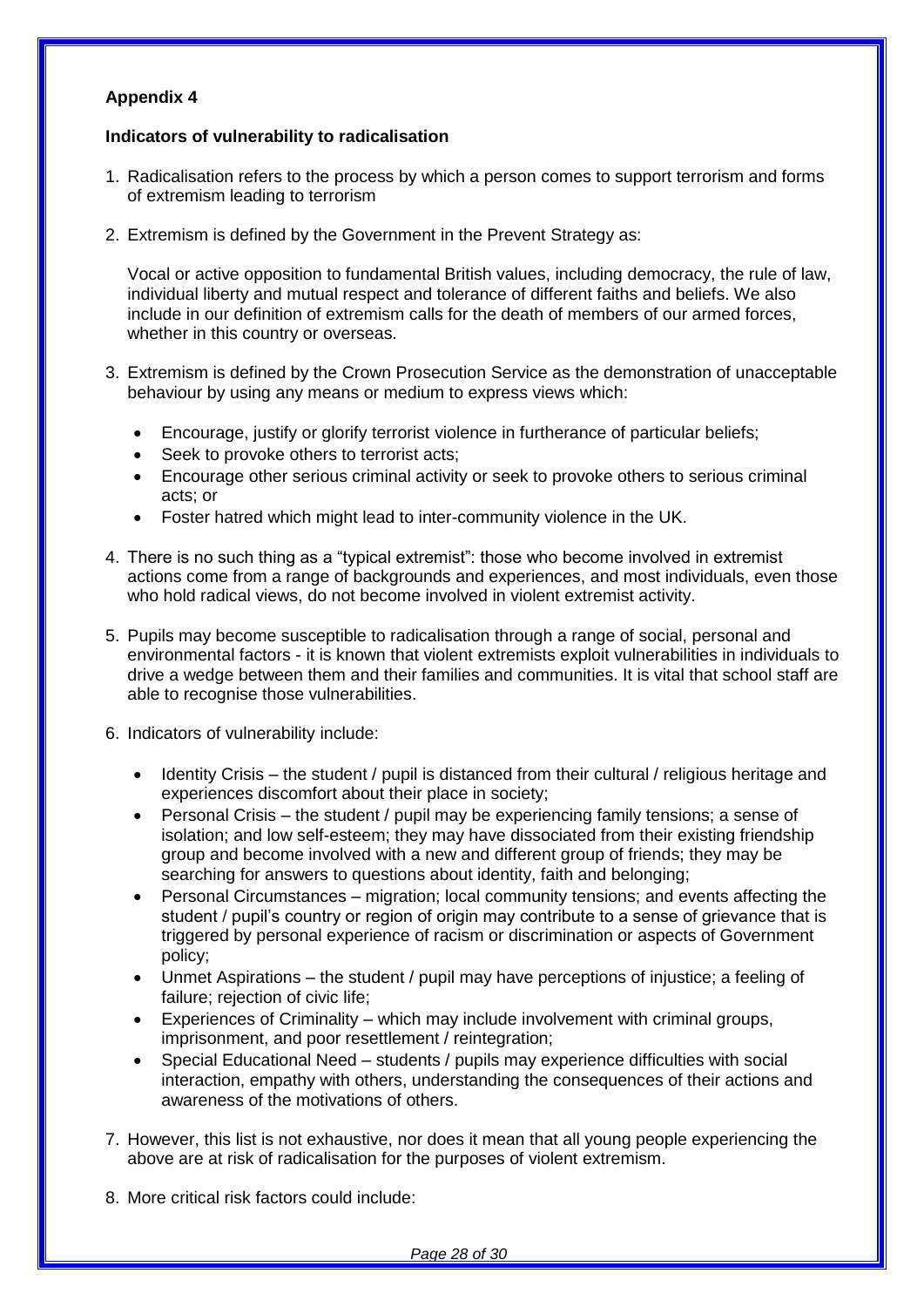- Being in contact with extremist recruiters;
- Accessing violent extremist websites, especially those with a social networking element;
- Possessing or accessing violent extremist literature;
- Using extremist narratives and a global ideology to explain personal disadvantage;
- Justifying the use of violence to solve societal issues;
- Joining or seeking to join extremist organisations; and
- Significant changes to appearance and / or behaviour;
- Experiencing a high level of social isolation resulting in issues of identity crisis and / or personal crisis.

The Department of Education guidance The Prevent Duty can be accessed via this link: [https://www.gov.uk/government/publications/protecting-children-from-radicalisation-the-prevent](https://www.gov.uk/government/publications/protecting-children-from-radicalisation-the-prevent-duty)[duty](https://www.gov.uk/government/publications/protecting-children-from-radicalisation-the-prevent-duty)